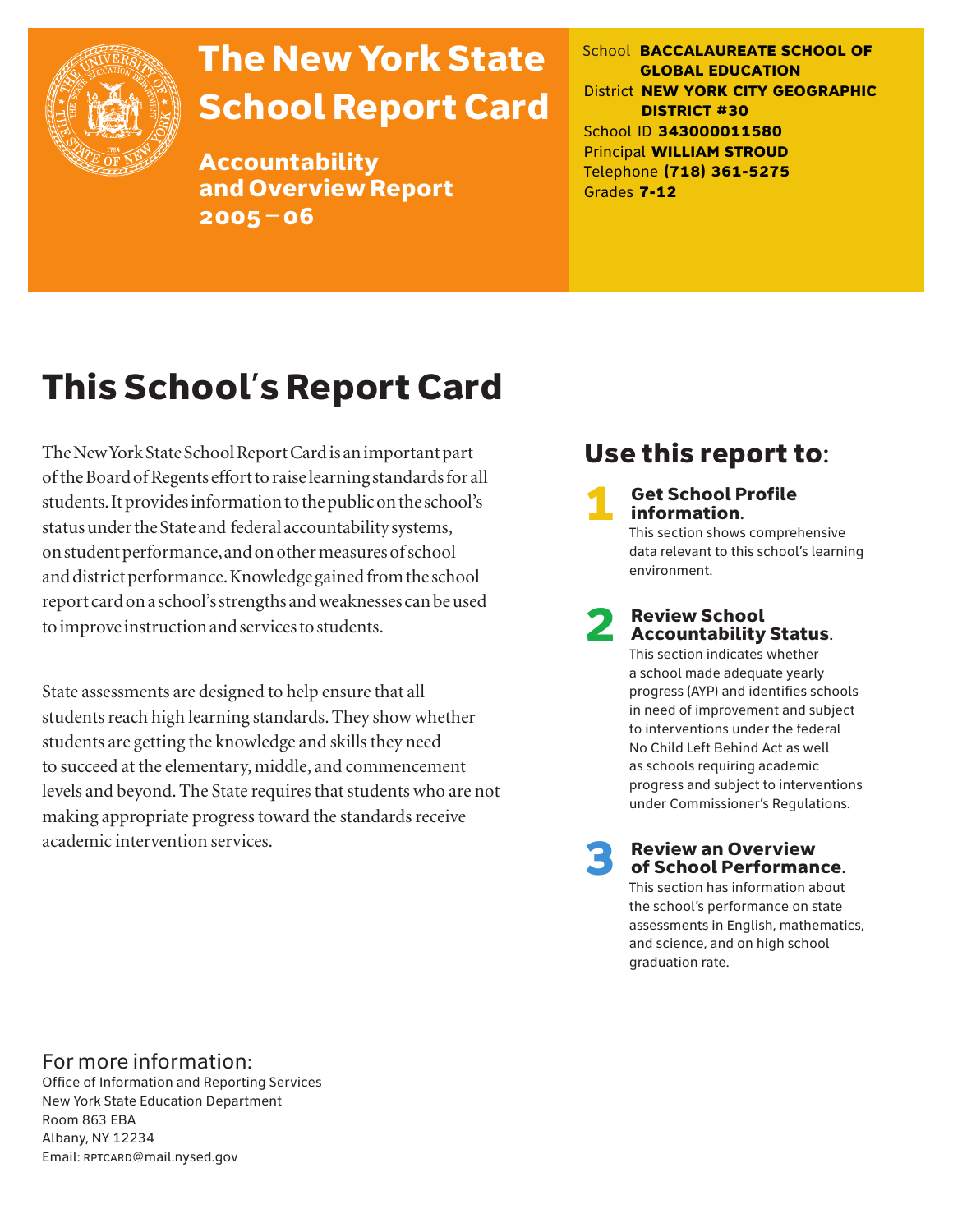## School Profile

This section shows comprehensive data relevant to this school's learning environment, including information about enrollment, average class size, and teacher qualifications.

## Enrollment

|                            | $2003 - 04$ | $2004 - 05$ | $2005 - 06$ |
|----------------------------|-------------|-------------|-------------|
| Pre-K                      |             | 0           | 0           |
| Kindergarten               |             | 0           | 0           |
| Grade 1                    |             | 0           | 0           |
| Grade 2                    |             | 0           | 0           |
| Grade 3                    |             | $\mathbf 0$ | 0           |
| Grade 4                    |             | 0           | 0           |
| Grade 5                    |             | 0           | 0           |
| Grade 6                    |             | 0           | $\mathbf 0$ |
| <b>Ungraded Elementary</b> |             | 0           | 0           |
| Grade 7                    |             | 73          | 100         |
| Grade 8                    |             | 75          | 74          |
| Grade 9                    |             | 60          | 69          |
| Grade 10                   |             | 58          | 61          |
| Grade 11                   |             | 51          | 54          |
| Grade 12                   |             | 0           | 52          |
| <b>Ungraded Secondary</b>  |             | 0           | 0           |
| Total K-12                 |             | 317         | 410         |

### Enrollment Information

*Enrollment* counts are as of Basic Educational Data System (BEDS) day, which is typically the first Wednesday of October of the school year. Students who attend BOCES programs on a part-time basis are included in a school's enrollment. Students who attend BOCES on a full-time basis or who are placed full time by the district in an out-of-district placement are not included in a school's enrollment. Students classified by schools as "pre-first" are included in first grade counts.

### Average Class Size

|                       | $2003 - 04$ | $2004 - 05$ | $2005 - 06$ |
|-----------------------|-------------|-------------|-------------|
| <b>Common Branch</b>  |             |             |             |
| Grade 8               |             |             |             |
| English               |             | 23          | 23          |
| <b>Mathematics</b>    |             | 23          | 25          |
| Science               |             | 24          | 25          |
| Social Studies        |             | 24          | 24          |
| Grade 10              |             |             |             |
| English               |             | 20          | 20          |
| <b>Mathematics</b>    |             | 22          | 20          |
| Science               |             | 21          | 23          |
| <b>Social Studies</b> |             | 17          | 22          |

### Average Class Size Information

*Average Class Size* is the total registration in specified classes divided by the number of those classes with registration. *Common Branch* refers to self-contained classes in Grades 1–6.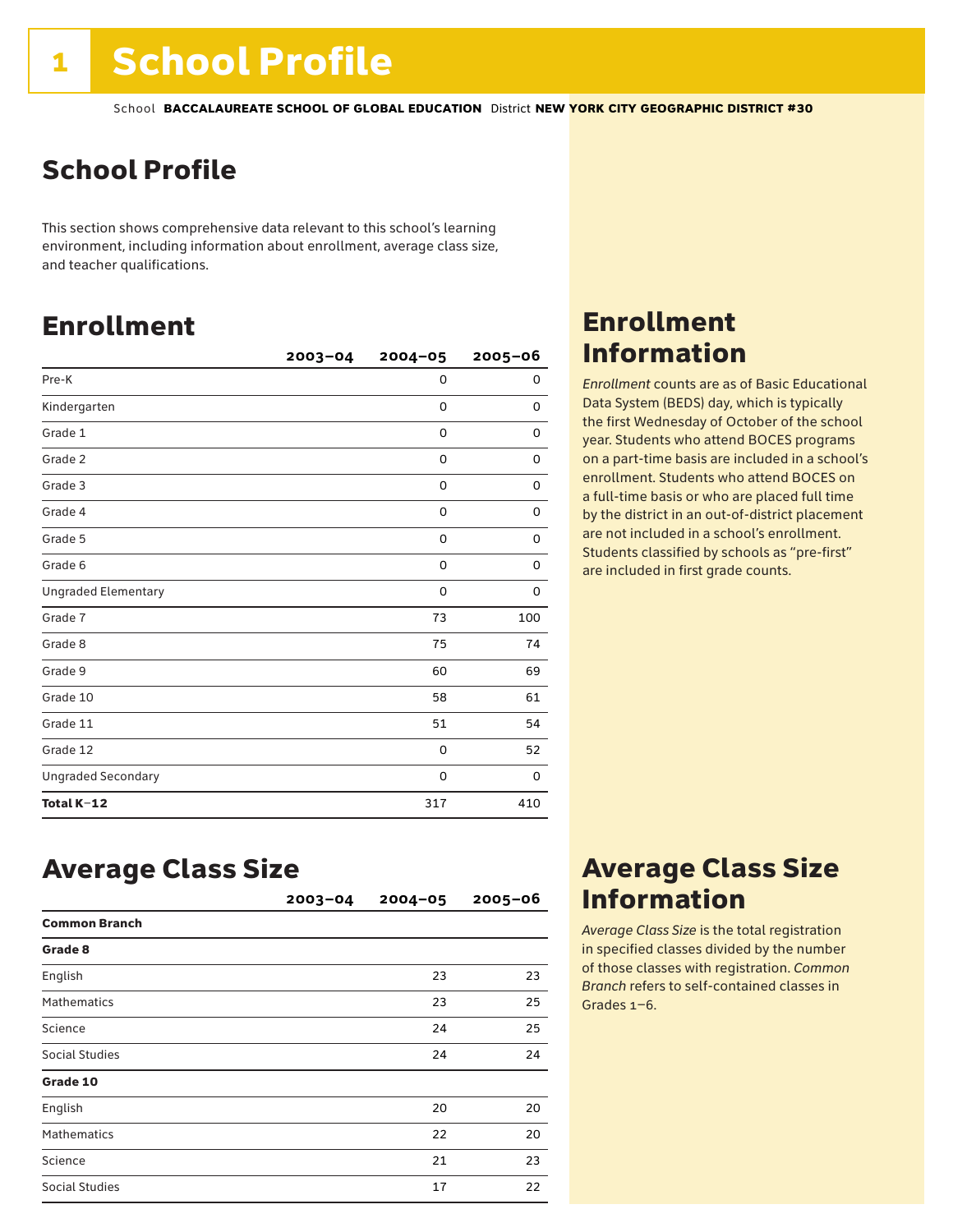### Demographic Factors

|                                  | $2003 - 04$ |   | $2004 - 05$  |      | $2005 - 06$  |     |
|----------------------------------|-------------|---|--------------|------|--------------|-----|
|                                  | #           | % | #            | $\%$ | #            | %   |
| Eligible for Free Lunch          |             |   | 92           | 29%  | 121          | 30% |
| Reduced-Price Lunch              |             |   | 71           | 22%  | 66           | 16% |
| Student Stability*               |             |   |              | 0%   |              | 98% |
| Limited English Proficient       |             |   | 0            | 0%   | 3            | 1%  |
| <b>Racial/Ethnic Origin</b>      |             |   |              |      |              |     |
| American Indian or Alaska Native |             |   | $\mathbf{1}$ | 0%   | $\mathbf{1}$ | 0%  |
| <b>Black or African American</b> |             |   | 53           | 17%  | 74           | 18% |
| Hispanic or Latino               |             |   | 72           | 23%  | 109          | 27% |
| Asian or Native                  |             |   | 93           | 29%  | 99           | 24% |
| Hawaiian/Other Pacific Islander  |             |   |              |      |              |     |
| White                            |             |   | 98           | 31%  | 127          | 31% |

 \* Not available at the district level.

### Attendance and Suspensions

|                            |   | $2002 - 03$ |   | $2003 - 04$   |   | $2004 - 05$ |
|----------------------------|---|-------------|---|---------------|---|-------------|
|                            | # | %           | # | $\frac{0}{6}$ | # | %           |
| Annual Attendance Rate     |   |             |   | 10%           |   | 95%         |
| <b>Student Suspensions</b> |   |             | 0 | N/A           |   | 0%          |

### Demographic Factors Information

*Eligible for Free Lunch* and *Reduced*-*Price Lunch* percentages are determined by dividing the number of approved lunch applicants by the Basic Educational Data System (BEDS) enrollment in full-day Kindergarten through Grade 12. *Eligible for Free Lunch* and *Limited English Proficient* counts are used to determine *Similar Schools* groupings within a *Need*/*Resource Capacity* category. *Student Stability* is the percentage of students in the highest grade in a school who were also enrolled in that school at any time during the previous school year. (For example, if School A, which serves Grades 6–8, has 100 students enrolled in Grade 8 this year, and 92 of those 100 students were also enrolled in School A last year, the stability rate for the school is 92 percent.)

### Attendance and Suspensions Information

*Annual Attendance Rate* is determined by dividing the school's total actual attendance by the total possible attendance for a school year. A school's actual attendance is the sum of the number of students in attendance on each day the school was open during the school year. Possible attendance is the sum of the number of enrolled students who should have been in attendance on each day the school was open during the school year. *Student Suspension* rate is determined by dividing the number of students who were suspended from school (not including in-school suspensions) for one full day or longer anytime during the school year by the Basic Educational Data System (BEDS) day enrollments for that school year. A student is counted only once, regardless of whether the student was suspended one or more times during the school year.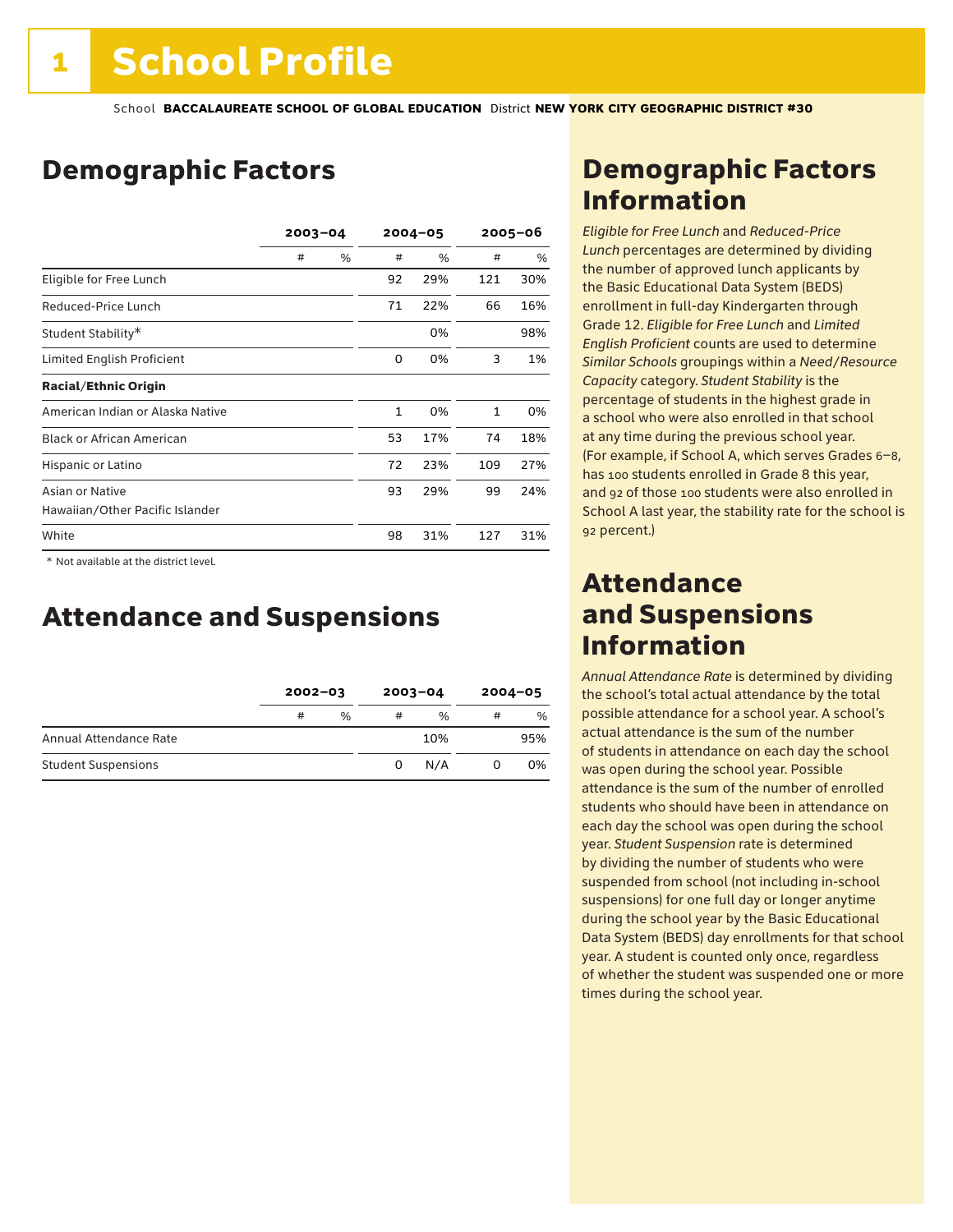## Teacher Qualifications

|                                                                                         | $2003 - 04$ | $2004 - 05$    | $2005 - 06$  |
|-----------------------------------------------------------------------------------------|-------------|----------------|--------------|
| <b>Core Classes Not Taught</b><br>by Highly Qualified Teachers                          |             |                |              |
| <b>Total Number of Core Classes</b>                                                     |             | 101            | 127          |
| Percent Not Taught by<br><b>Highly Qualified Teachers</b>                               |             | 23%            | 19%          |
| <b>Teachers with</b><br><b>No Valid Teaching Certificate</b>                            |             |                |              |
| <b>Total Number of Teachers</b>                                                         |             | $\mathbf{1}$   | $\mathbf{1}$ |
| Percent with No Valid<br><b>Teaching Certificate</b>                                    |             | 4%             | 3%           |
| <b>Individuals Teaching</b><br><b>Out of Certification</b>                              |             |                |              |
| Number of Teachers                                                                      |             | $\overline{7}$ | 5            |
| Percentage of Total                                                                     |             | 26%            | 15%          |
| <b>Percent of Teachers with</b><br><b>Master's Degree Plus 30 Hours</b><br>or Doctorate |             | 37%            | 36%          |

### Staff Counts

|                                       | $2003 - 04$ | $2004 - 05$ | $2005 - 06$ |
|---------------------------------------|-------------|-------------|-------------|
| <b>Total Teachers</b>                 |             | 28          | 33          |
| <b>Total Other Professional Staff</b> |             |             |             |
| Total Paraprofessionals*              | N/A         | N/A         | N/A         |
| <b>Assistant Principals</b>           |             |             |             |
| Principals                            |             |             |             |

\* Not available at the school level.

### Teacher Qualifications Information

To be *Highly Qualified*, a teacher must have at least a Bachelor's degree, be certified to teach in the subject area, and show subject matter competency. The number of *Individuals Teaching Out of Certification* is the number doing so more than on an incidental basis; that is, teaching for five or fewer periods per week outside certification.

### Staff Counts Information

*Other Professionals* includes administrators, guidance counselors, school nurses, psychologists, and other professionals who devote more than half of their time to non-teaching duties. Teachers who are shared between buildings within a district are reported on the district report only.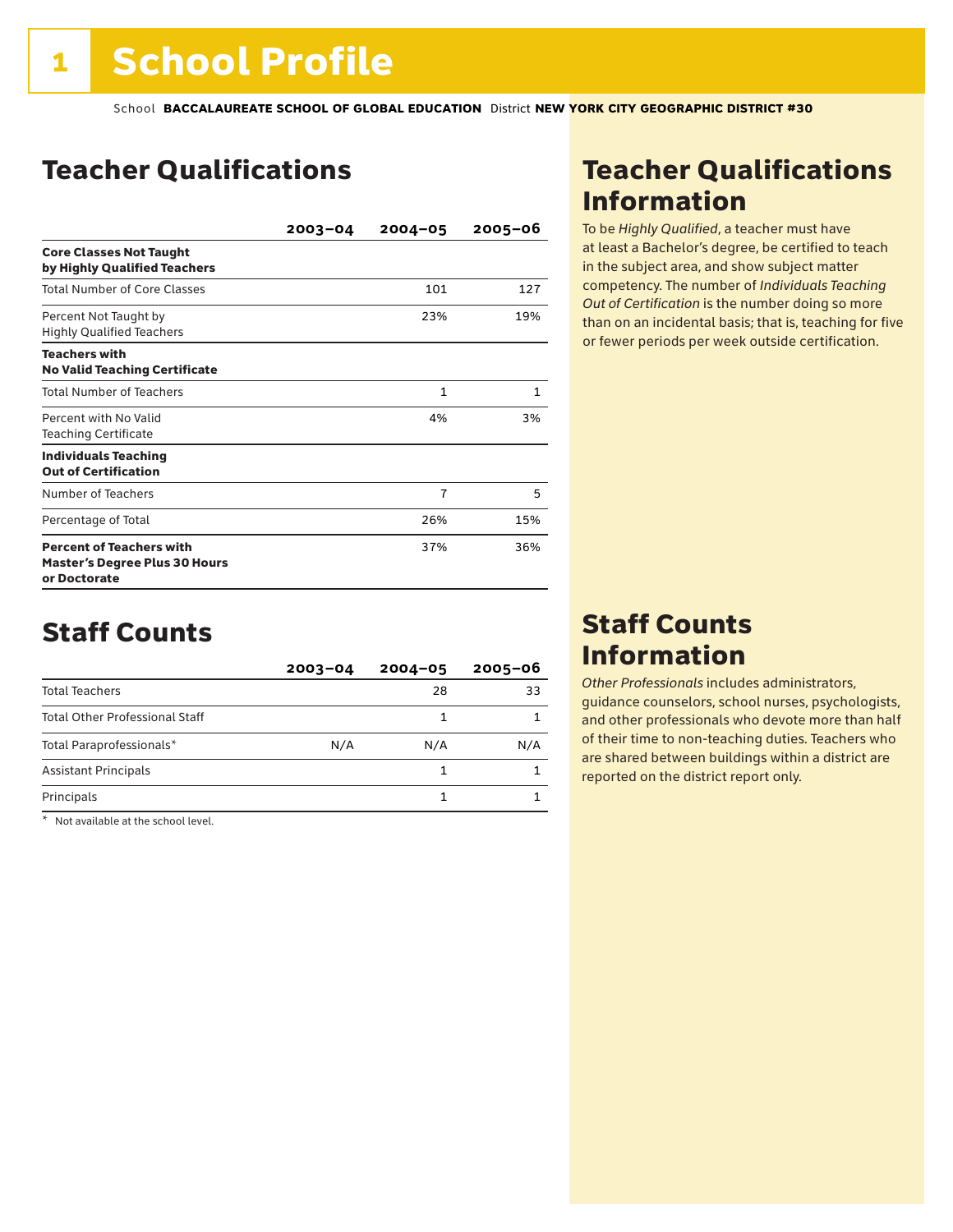## Understanding How Accountability Works in New York State

The federal No Child Left Behind (NCLB) Act requires that states develop and report on measures of student proficiency in 1) English language arts (ELA), in 2) mathematics, and on 3) a third indicator. In New York State in 2005–06, the third indicator is science at the elementary/middle level and graduation rate at the secondary level. Schools or districts that prove student proficiency on these measures are making Adequate Yearly Progress (AYP).



For more information about accountability in New York State, visit: www.emsc.nysed.gov/irts/accountability/home.shtml

### 1 English Language Arts (ELA)

To make AYP in ELA, every accountability group must make AYP. For a group to make AYP, it must meet the participation *and* the performance criteria.

#### A Participation Criterion

At the elementary/middle level, 95 percent of Grades 3–8 students enrolled during the test administration period in each group with 40 or more students must be tested on the New York State Testing Program (NYSTP) in ELA or, if appropriate, the New York State English as a Second Language Achievement Test (NYSESLAT), or the New York State Alternate Assessment (NYSAA) in ELA. At the secondary level, 95 percent of seniors in 2005–06 in each accountability group with 40 or more students must have taken an English examination that meets the students' graduation requirement.

#### B Performance Criterion

At the elementary/middle level, the Performance Index (PI) of each group with 30 or more continuously enrolled tested students must equal or exceed its Effective Annual Measurable Objective (AMO) or the group must make Safe Harbor. At the secondary level, the PI of each group in the 2002 cohort with 30 or more members must equal or exceed its Effective AMO or the group must make Safe Harbor. To make Safe Harbor, the PI of the group must equal or exceed its Safe Harbor Target and the group must meet the qualification for Safe Harbor.

### 2 Mathematics

The same criteria for making AYP in ELA apply to mathematics. At the elementary/middle level, the measures used to determine AYP are the NYSTP and the NYSAA in mathematics. At the secondary level, the measures are mathematics examinations that meet the students' graduation requirement.

### 3 Third Indicator

In addition to English language arts and mathematics, the school must also make AYP in a third area of achievement. This means meeting the criteria in science at the elementary/middle level and the criteria in graduation rate at the secondary level.

Elementary/Middle-Level Science: To make AYP, the All Students group must meet the participation criterion *and* the performance criterion.

#### A Participation Criterion

Eighty percent of students in Grades 4 and/or 8 enrolled during the test administration period in the All Students group, if it has 40 or more students, must be tested on an accountability measure. In Grade 4, the measures are the Grade 4 elementary-level science test and the Grade 4 NYSAA in science. In Grade 8 science, the measures are the Grade 8 middle-level science test, Regents science examinations, and the Grade 8 NYSAA in science.

### B Performance Criterion

The PI of the All Students group must equal or exceed the State Science Standard (100) or the Science Progress Target.

Qualifying for Safe Harbor in Elementary/Middle-Level ELA and Math: To qualify, the PI must equal or exceed the State Science Standard or the Science Progress Target in elementary/middle-level science for that group.

Secondary-Level Graduation Rate: For a school to make AYP in graduation rate, the percent of students in the 2001 graduation-rate cohort in the All Students group earning a high school diploma by August 31, 2005 must equal or exceed the Graduation-Rate Standard (55%) or the Graduation-Rate Progress Target.

Qualifying for Safe Harbor in Secondary-Level ELA and Math: To qualify, the percent of the 2001 graduation-rate cohort earning a local diploma by August 31, 2005 must equal or exceed the Graduation-Rate Standard (55%) or the Graduation-Rate Progress Target for that group.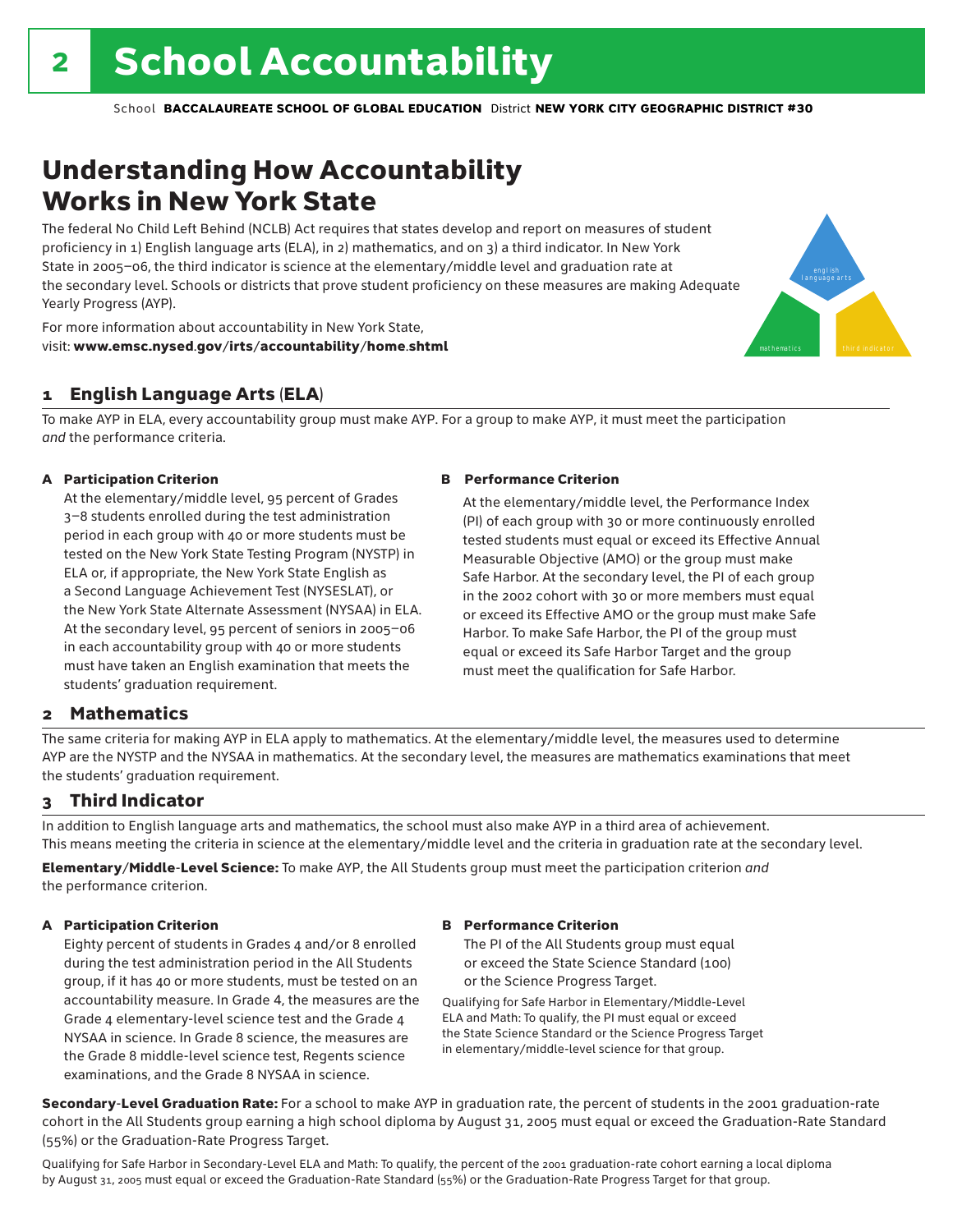## Useful Terms for Understanding Accountability

### Accountability Cohort

The 2002 school accountability cohort consists of all students who first entered Grade 9 anywhere in the 2002–03 school year, and all ungraded students with disabilities who reached their seventeenth birthday in the 2002–03 school year, who were enrolled on October 6, 2005 and did not transfer to a diploma granting program. Students who earned a high school equivalency diploma or enrolled in an approved high school equivalency preparation program by June 30, 2006, are not included in the 2002 school accountability cohort. The 2002 district accountability cohort consists of all students in each school accountability cohort plus students who transferred within the district after BEDS day plus students who were placed outside the district by the Committee on Special Education or district administrators and who met the other requirements for cohort membership. Cohort is defined in Section 100.2 (p) (16) of the Commissioner's Regulations.

### Adequate Yearly Progress (AYP)

Adequate Yearly Progress (AYP) indicates satisfactory progress by a district or a school toward the goal of proficiency for all students.

### Annual Measurable Objective (AMO)

The Annual Measurable Objective (AMO) is the Performance Index (PI) value that signifies that an accountability group is making satisfactory progress toward the goal that 100 percent of students will be proficient in the State's learning standards for English language arts and mathematics by 2013–14. The secondary-level AMO will be increased as specified in  $CR100.2(p)(14)$  and will reach 200 in 2013-14. (See Effective AMO for further information.)

### Continuously Enrolled Students

At the elementary/middle level, continuously enrolled students are those enrolled in the school or district on BEDS day (usually the first Wednesday in October) of the school year until the test administration period. At the secondary level, all students who meet the criteria for inclusion in the accountability cohort are considered to be continuously enrolled.

### Effective Annual Measurable Objective (Effective AMO)

The Effective Annual Measurable Objective (Effective AMO) is the Performance Index (PI) value that each accountability group within a school or district is expected to achieve to make Adequate Yearly Progress (AYP). The Effective AMO is the lowest PI that an accountability group of a given size can achieve in a subject for the group's PI not to be considered significantly different from the AMO for that subject. If an accountability group's PI equals or exceeds the Effective AMO, it is considered to have made AYP. A more complete definition of Effective AMO and a table showing the PI values that each group size must equal or exceed to make AYP are available at www.emsc.nysed.gov/irts.

### Performance Index (PI)

A Performance Index is a value from 0 to 200 that is assigned to an accountability group, indicating how that group performed on a required State test (or approved alternative) in English language arts, mathematics, or science. Student scores on the tests are converted to four performance levels, from Level 1 (indicating no proficiency) to Level 4 (indicating advanced proficiency). At the elementary/middle level, the PI is calculated using the following equation:

100 × [(Count of Continuously Enrolled Tested Students Performing at Levels 2, 3, and 4 + the Count at Levels 3 and  $4$ ) ÷ Count of All Continuously Enrolled Tested Students]

At the secondary level, the PI is calculated using the following equation:

100 × [(Count of Cohort Members Performing at Levels 2, 3, and  $4 +$  the Count at Levels 3 and  $4$ ) ÷ Count of All Cohort Members]

A list of tests used to measure student performance for accountability is available at www.emsc.nysed.gov/irts.

### Progress Target

For accountability groups below the State Standard in science or graduation rate, the Progress Target is an alternate method for making Adequate Yearly Progress (AYP) or qualifying for Safe Harbor in English language arts and mathematics based on improvement over the previous year's performance.

### Safe Harbor

Safe Harbor provides an alternate means to demonstrate Adequate Yearly Progress (AYP) for accountability groups that do not achieve their Effective Annual Measurable Objectives (AMOs) in English or mathematics.

### Safe Harbor Targets

The original 2005–06 safe harbor targets were calculated using the following equation:

2005–06 PI + (200 – the 2005–06 PI) × 0.10

The resulting targets were adjusted so that their proportion of the 2005–06 AMO was the same as the original target's proportion of the 2004–05 AMO.

### Science Progress Target

The elementary/middle-level 2005–06 Science Progress Target is calculated by adding one point to the 2004–05 PI. The 2006–07 Science Progress Target is calculated by adding one point to the 2005–06 PI. The 2006–07 target is provided for groups whose PI was below the State Science Standard in 2005–06.

### Science Standard

The criterion value that represents a minimally satisfactory performance in science. In 2005–06, the State Science Standard at the elementary/middle level is a Performance Index (PI) of 100. The Commissioner may raise the State Science Standard at his discretion in future years.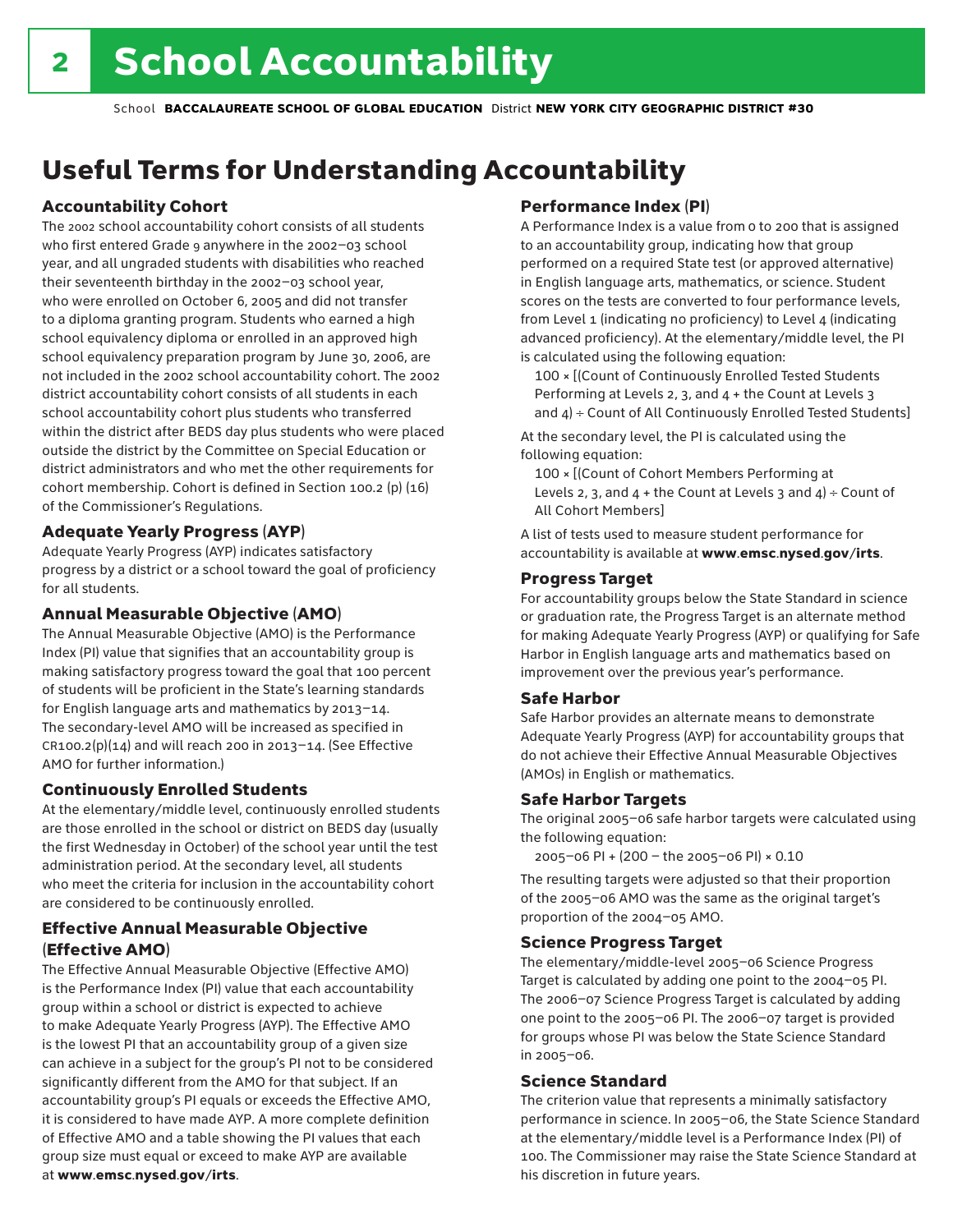year, if it continues to receive Title I funds.

School **BACCALAUREATE SCHOOL OF GLOBAL EDUCATION** District **NEW YORK CITY GEOGRAPHIC DISTRICT #30**

## Understanding Your School Accountability Status

The list below defines the school status categories applied to each accountability measure under New York State's accountability system, which is divided into a Federal Title I component and a State component. Accountability measures for schools at the elementary/middle level are English language arts (ELA), mathematics, and science; at the secondary level, they are ELA, mathematics, and graduation rate. A school may be assigned a different status for different accountability measures. The overall status of a school is the status assigned to the school for the accountability measure with the most advanced designation in the hierarchy. If the school receives Title I funds, it is the most advanced designation in the Title I hierarchy, unless the school is in good standing under Title I but identified as SRAP under the State hierarchy. A school that does not receive Title I funding in a school year does not have a federal status in that year; however, all schools receive a state status even if they do not receive Title I funding. Schools in improvement status under Title I must provide school choice for their students; those in need of improvement in year 2 and beyond must also provide Supplemental Education Services to eligible students. Other consequences for schools not in good standing can be found at: www.emsc.nysed.gov/irts/school-accountability/about.shtml.

| <b>Federal Title I Status</b>                                                                                                                                                                                                                                                                                   | <b>New York State Status</b>                                                                                                                                                                                                                                                      |  |  |  |  |
|-----------------------------------------------------------------------------------------------------------------------------------------------------------------------------------------------------------------------------------------------------------------------------------------------------------------|-----------------------------------------------------------------------------------------------------------------------------------------------------------------------------------------------------------------------------------------------------------------------------------|--|--|--|--|
| (Applies to all New York State schools receiving Title I funds)                                                                                                                                                                                                                                                 | (Applies to all New York State public schools)                                                                                                                                                                                                                                    |  |  |  |  |
| School in Good Standing<br>Planning for Restructuring, Restructuring, Requiring Academic Progress, or as a School Under Registration Review.                                                                                                                                                                    | A school is considered to be in good standing if it has not been identified as a School in Need of Improvement, in Corrective Action,                                                                                                                                             |  |  |  |  |
| <b>School in Need of Improvement (Year 1)</b><br>A school that has not made AYP on the same accountability<br>measure for two consecutive years while receiving<br>Title I funds is considered a School in Need of Improvement<br>(Year 1) for the following year.                                              | <b>School Requiring Academic Progress (Year 1)</b><br>A school that has not made AYP on the same accountability<br>measure for two consecutive years is considered a School<br>Requiring Academic Progress (Year 1) for the following year.                                       |  |  |  |  |
| <b>School in Need of Improvement (Year 2)</b><br>A School in Need of Improvement (Year 1) that does not<br>make AYP on the accountability measure for which it was<br>identified is considered a School in Need of Improvement<br>(Year 2) for the following year, if it continues to receive<br>Title I funds. | <b>School Requiring Academic Progress (Year 2)</b><br>A School Requiring Academic Progress (Year 1) that does not<br>make AYP on the accountability measure for which it was identified<br>is considered a School Requiring Academic Progress (Year 2) for<br>the following year. |  |  |  |  |
| <b>School in Corrective Action</b>                                                                                                                                                                                                                                                                              | <b>School Requiring Academic Progress (Year 3)</b>                                                                                                                                                                                                                                |  |  |  |  |
| A School in Need of Improvement (Year 2) that does not                                                                                                                                                                                                                                                          | A School Requiring Academic Progress (Year 2) that does not                                                                                                                                                                                                                       |  |  |  |  |
| make AYP on the accountability measure for which it was                                                                                                                                                                                                                                                         | make AYP on the accountability measure for which it was identified                                                                                                                                                                                                                |  |  |  |  |
| identified is considered a School in Corrective Action for the                                                                                                                                                                                                                                                  | is considered a School Requiring Academic Progress (Year 3) for                                                                                                                                                                                                                   |  |  |  |  |
| following year, if it continues to receive Title I funds.                                                                                                                                                                                                                                                       | the following year.                                                                                                                                                                                                                                                               |  |  |  |  |
| <b>School Planning for Restructuring</b>                                                                                                                                                                                                                                                                        | <b>School Requiring Academic Progress (Year 4)</b>                                                                                                                                                                                                                                |  |  |  |  |
| A School in Corrective Action that does not make AYP                                                                                                                                                                                                                                                            | A School Requiring Academic Progress (Year 3) that does not                                                                                                                                                                                                                       |  |  |  |  |
| on the accountability measure for which it was identified                                                                                                                                                                                                                                                       | make AYP on the accountability measure for which it was identified                                                                                                                                                                                                                |  |  |  |  |
| is considered a School Planning for Restructuring for                                                                                                                                                                                                                                                           | is considered a School Requiring Academic Progress (Year 4) for                                                                                                                                                                                                                   |  |  |  |  |
| the following year, if it continues to receive Title I funds.                                                                                                                                                                                                                                                   | the following year.                                                                                                                                                                                                                                                               |  |  |  |  |
| School Restructuring (Year 1)                                                                                                                                                                                                                                                                                   | <b>School Requiring Academic Progress (Year 5 and above)</b>                                                                                                                                                                                                                      |  |  |  |  |
| A School Planning for Restructuring that does not make                                                                                                                                                                                                                                                          | A School Requiring Academic Progress (Year 4 and above) that                                                                                                                                                                                                                      |  |  |  |  |
| AYP on the accountability measure for which it was identified                                                                                                                                                                                                                                                   | does not make AYP on the accountability measure for which it was                                                                                                                                                                                                                  |  |  |  |  |
| is considered a School Restructuring (Year 1) for the                                                                                                                                                                                                                                                           | identified is considered a School Requiring Academic Progress                                                                                                                                                                                                                     |  |  |  |  |
| following year, if it continues to receive Title I funds.                                                                                                                                                                                                                                                       | (Year 5 and above) for the following year.                                                                                                                                                                                                                                        |  |  |  |  |
| ◆ School Restructuring (Year 2)<br>A School Restructuring (Year 1) that does not make AYP on<br>the accountability measure for which it was identified is<br>considered a School Restructuring (Year 2) for the following                                                                                       |                                                                                                                                                                                                                                                                                   |  |  |  |  |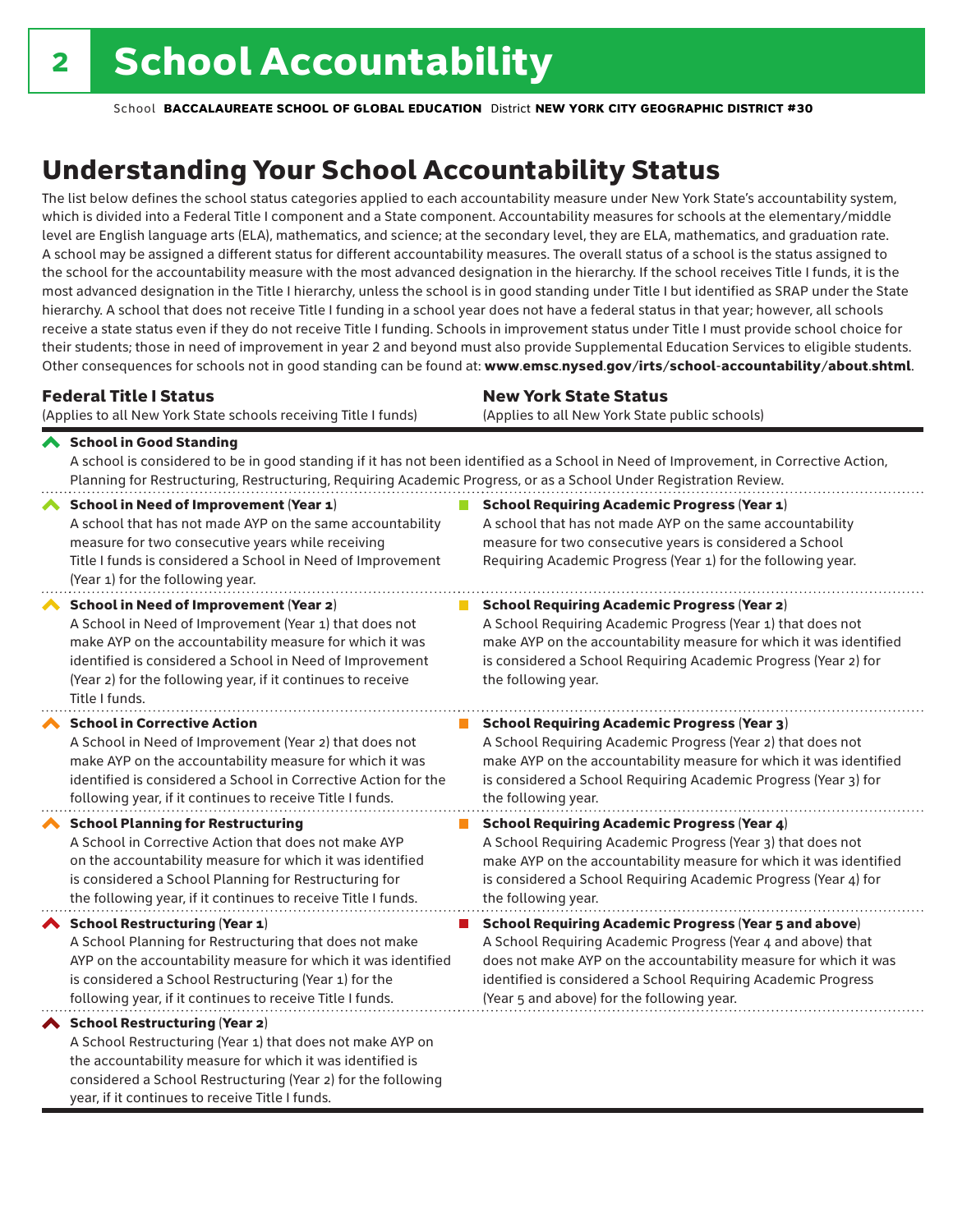# 2 School Accountability

School **BACCALAUREATE SCHOOL OF GLOBAL EDUCATION** District **NEW YORK CITY GEOGRAPHIC DISTRICT #30**

### Summary

| <b>Overall Accountability</b> | <b>Good Standing</b> |                                |                        |                        |  |  |  |
|-------------------------------|----------------------|--------------------------------|------------------------|------------------------|--|--|--|
| Status (2006-07)              |                      | <b>Elementary/Middle Level</b> |                        | <b>Secondary Level</b> |  |  |  |
|                               | ELA                  | Good Standing                  | ELA                    | Good Standing          |  |  |  |
|                               | Math                 | Good Standing                  | Math                   | Good Standing          |  |  |  |
|                               | Science              |                                | <b>Graduation Rate</b> |                        |  |  |  |
|                               |                      | .                              |                        |                        |  |  |  |

| <b>Title I Part A Funding</b> | <b>Years the School Received Title I Part A Funding</b> |         |             |  |  |  |
|-------------------------------|---------------------------------------------------------|---------|-------------|--|--|--|
|                               | $2004 - 05$                                             | 2005-06 | $2006 - 07$ |  |  |  |
|                               | N <sub>O</sub>                                          | NO      | NO          |  |  |  |

### On which accountability measures did this school make Adequate Yearly Progress (AYP) and which groups made AYP on each measure?

| <b>Student Groups</b>                               | <b>Elementary/Middle Level</b> |                          |         | <b>Secondary Level</b>   |               |                        |  |
|-----------------------------------------------------|--------------------------------|--------------------------|---------|--------------------------|---------------|------------------------|--|
|                                                     | English<br>Language Arts       | Mathematics              | Science | English<br>Language Arts | Mathematics   | <b>Graduation Rate</b> |  |
| <b>All Students</b>                                 | V                              | V                        |         | X                        | V             |                        |  |
| <b>Ethnicity</b>                                    |                                |                          |         |                          |               |                        |  |
| American Indian or Alaska Native                    |                                |                          |         |                          |               |                        |  |
| <b>Black or African American</b>                    | $\qquad \qquad -$              | $\overline{\phantom{m}}$ |         |                          |               |                        |  |
| Hispanic or Latino                                  | V                              | V                        |         |                          |               |                        |  |
| Asian or Native Hawaiian/Other Pacific<br>Islander  | v                              |                          |         |                          |               |                        |  |
| White                                               | V                              | V                        |         |                          |               |                        |  |
| <b>Other Groups</b>                                 |                                |                          |         |                          |               |                        |  |
| <b>Students with Disabilities</b>                   |                                |                          |         |                          |               |                        |  |
| Limited English Proficient                          | $\qquad \qquad -$              |                          |         |                          |               |                        |  |
| <b>Economically Disadvantaged</b>                   | V                              | V                        |         |                          |               |                        |  |
| <b>Student groups making</b><br>AYP in each subject | $\sqrt{5}$ of 5                | $V$ 5 of 5               |         | $X$ 0 of 1               | $\vee$ 1 of 1 |                        |  |

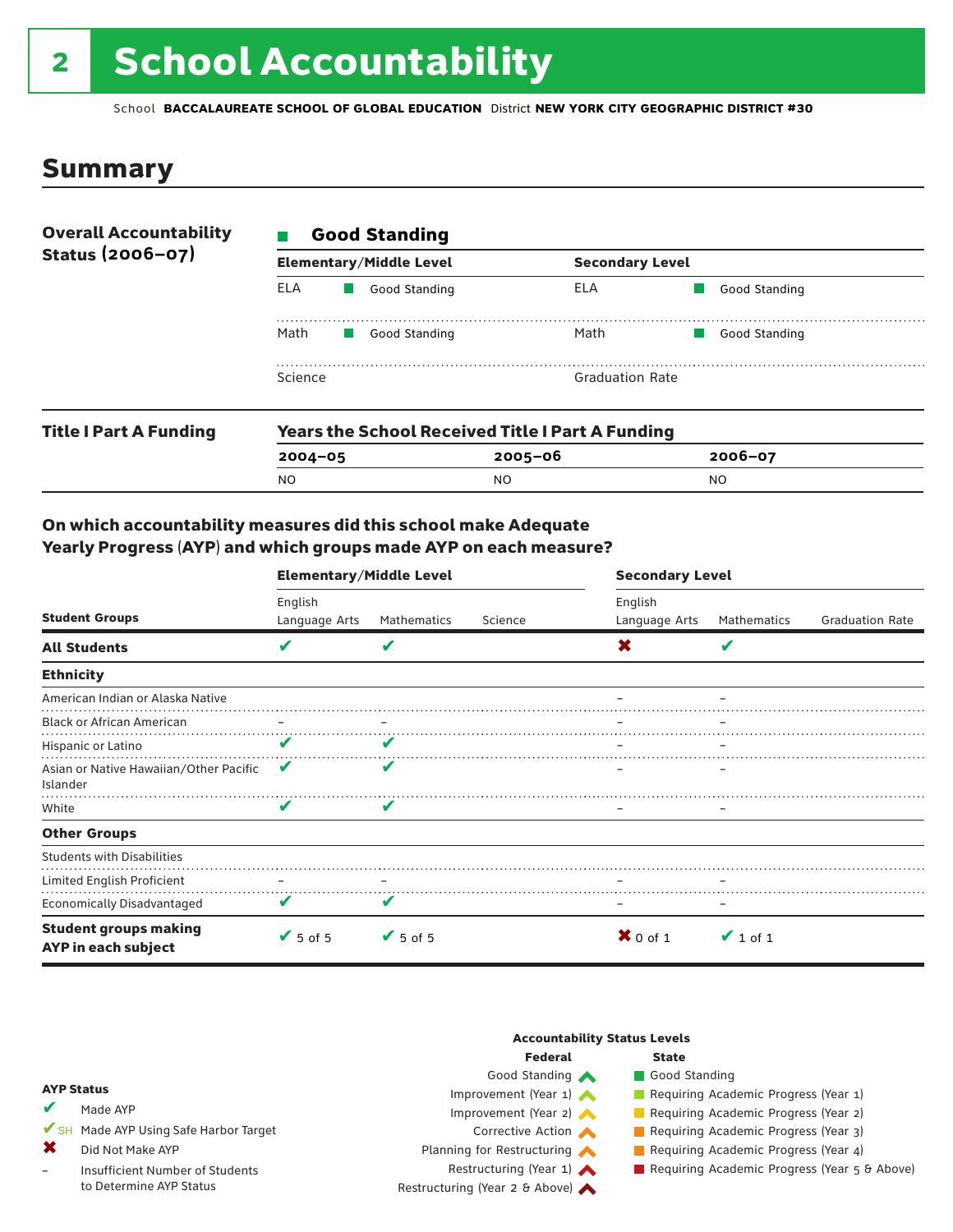## **Elementary/Middle-Level English Language Arts**

| <b>Accountability Status</b><br>for This Subject<br>$(2006 - 07)$ |        | Good Standing                                          |
|-------------------------------------------------------------------|--------|--------------------------------------------------------|
| <b>Accountability Measures</b>                                    | 5 of 5 | Student groups making AYP in English Language Arts     |
|                                                                   | v      | Made AYP                                               |
| <b>Prospective Status</b>                                         |        | This school will be in good standing in 2007-08. [101] |

#### How did students in each accountability group perform on **elementary/middle-level English Language Arts accountability measures?**

|                                                                     | Participation <sup>2</sup><br><b>AYP</b> |                  |               | Test Performance <sup>3</sup> |             | <b>Performance Objectives</b> |                    |         |
|---------------------------------------------------------------------|------------------------------------------|------------------|---------------|-------------------------------|-------------|-------------------------------|--------------------|---------|
| <b>Student Group</b><br>(Total: Continuous Enrollment) <sup>1</sup> |                                          | Met<br>Criterion | Percentage    | Met                           | Performance | Effective                     | Safe Harbor Target |         |
|                                                                     | <b>Status</b>                            |                  | <b>Tested</b> | Criterion                     | Index       | AMO                           | $2005 - 06$        | 2006-07 |
| <b>All Students (169:169)</b>                                       | V                                        | V                | 100%          | V                             | 194         | 114                           |                    |         |
| <b>Ethnicity</b>                                                    |                                          |                  |               |                               |             |                               |                    |         |
| American Indian or Alaska Native<br>(0:0)                           |                                          |                  |               |                               |             |                               |                    |         |
| <b>Black or African American</b><br>(21:21)                         |                                          |                  |               |                               |             |                               |                    |         |
| Hispanic or Latino (52:52)                                          | V                                        | V                | 100%          | V                             | 194         | 109                           |                    |         |
| Asian or Native Hawaiian/Other Pacific<br>Islander (35:35)          | V                                        |                  |               | V                             | 200         | 106                           |                    |         |
| White (61:61)                                                       | V                                        | V                | 100%          | V                             | 197         | 110                           |                    |         |
| <b>Other Groups</b>                                                 |                                          |                  |               |                               |             |                               |                    |         |
| Students with Disabilities <sup>4</sup><br>(0:0)                    |                                          |                  |               |                               |             |                               |                    |         |
| Limited English Proficient<br>(2:2)                                 |                                          |                  |               |                               |             |                               |                    |         |
| Economically Disadvantaged<br>(76:76)                               | V                                        | V                | 100%          | V                             | 189         | 111                           |                    |         |
| <b>Final AYP Determination</b>                                      | $\sqrt{5}$ of 5                          |                  |               |                               |             |                               |                    |         |

#### notes

- <sup>1</sup> These data show the count of students enrolled during the test administration period (used for Participation) followed by the count of continuously enrolled tested students (used for Performance). For accountability calculations,
- students who were excused from testing for medical reasons are not included in the enrollment count.<br><sup>2</sup> Groups with fewer than 40 students enrolled during the test administration period are not required to meet the participation criterion. If the participation rate of a group fell below 95 percent in 2005–06, the enrollment shown is the sum of 2004–05 and 2005–06 enrollments and the percent tested is the weighted average<br>of the participation rates over those two years. of the participation rates over those two years. <sup>3</sup> For schools with fewer than 30 continuously enrolled tested students in the All Students group in 2005–06,
- AYP Status
- Made AYP ✔
- ✔SH Made AYP Using Safe Harbor Target
- Did Not Make AYP ✖
- Insufficient Number of Students to Determine AYP Status –
- continuously enrolled tested students are not required to meet the performance criterion.<br>If the school failed to make AYP solely because of the performance of students with disabilities, met the 95% participation requirement for this group, and would meet or exceed the AMO for this subject if 34 points were added to the PI, then the school is considered to have made AYP for students with disabilities.

data for 2004–05 and 2005–06 were combined to determine counts and PIs. For schools with 30 or more continuously enrolled students in the All Students group in 2005–06, student groups with fewer than 30

‡ This student group did not make AYP in science; therefore, it did not qualify for Safe Harbor.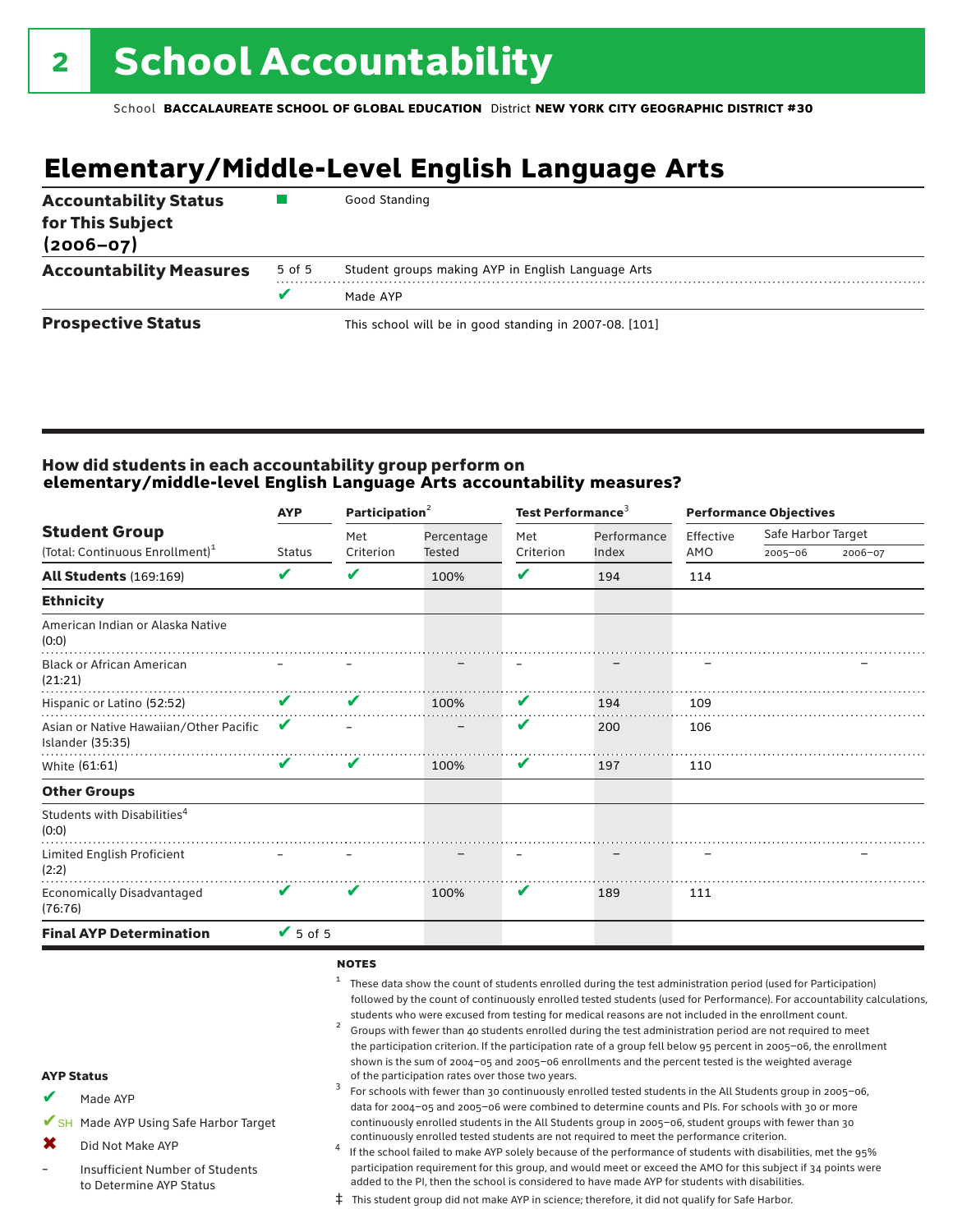## **Elementary/Middle-Level Mathematics**

| <b>Accountability Status</b><br>for This Subject<br>$(2006 - 07)$ |        | Good Standing                                          |
|-------------------------------------------------------------------|--------|--------------------------------------------------------|
| <b>Accountability Measures</b>                                    | 5 of 5 | Student groups making AYP in Mathematics               |
|                                                                   |        | Made AYP                                               |
| <b>Prospective Status</b>                                         |        | This school will be in good standing in 2007-08. [101] |

### How did students in each accountability group perform on **elementary/middle-level Mathematics accountability measures?**

|                                                                     | Participation <sup>2</sup><br><b>AYP</b> |                  |                      | Test Performance <sup>3</sup> |                      | <b>Performance Objectives</b> |                                   |         |
|---------------------------------------------------------------------|------------------------------------------|------------------|----------------------|-------------------------------|----------------------|-------------------------------|-----------------------------------|---------|
| <b>Student Group</b><br>(Total: Continuous Enrollment) <sup>1</sup> | <b>Status</b>                            | Met<br>Criterion | Percentage<br>Tested | Met<br>Criterion              | Performance<br>Index | Effective<br>AMO              | Safe Harbor Target<br>$2005 - 06$ | 2006-07 |
|                                                                     |                                          |                  |                      |                               |                      |                               |                                   |         |
| <b>All Students (169:169)</b>                                       | V                                        | V                | 100%                 | V                             | 195                  | 78                            |                                   |         |
| <b>Ethnicity</b>                                                    |                                          |                  |                      |                               |                      |                               |                                   |         |
| American Indian or Alaska Native<br>(0:0)                           |                                          |                  |                      |                               |                      |                               |                                   |         |
| <b>Black or African American</b><br>(21:21)                         |                                          |                  |                      |                               |                      |                               |                                   |         |
| Hispanic or Latino (52:52)                                          | V                                        | V                | 100%                 | V                             | 196                  | 73                            |                                   |         |
| Asian or Native Hawaiian/Other Pacific<br>Islander (35:35)          | V                                        |                  |                      | V                             | 197                  | 70                            |                                   |         |
| White (61:61)                                                       | V                                        | V                | 100%                 | V                             | 198                  | 74                            |                                   |         |
| <b>Other Groups</b>                                                 |                                          |                  |                      |                               |                      |                               |                                   |         |
| Students with Disabilities <sup>4</sup><br>(0:0)                    |                                          |                  |                      |                               |                      |                               |                                   |         |
| Limited English Proficient<br>(2:2)                                 |                                          |                  |                      |                               |                      |                               |                                   |         |
| <b>Economically Disadvantaged</b><br>(76:76)                        | V                                        | V                | 100%                 | V                             | 191                  | 75                            |                                   |         |
| <b>Final AYP Determination</b>                                      | $\sqrt{5}$ of 5                          |                  |                      |                               |                      |                               |                                   |         |

#### notes

- <sup>1</sup> These data show the count of students enrolled during the test administration period (used for Participation) followed by the count of continuously enrolled tested students (used for Performance). For accountability calculations,
- students who were excused from testing for medical reasons are not included in the enrollment count.<br><sup>2</sup> Groups with fewer than 40 students enrolled during the test administration period are not required to meet the participation criterion. If the participation rate of a group fell below 95 percent in 2005–06, the enrollment shown is the sum of 2004–05 and 2005–06 enrollments and the percent tested is the weighted average<br>of the participation rates over those two years. of the participation rates over those two years. <sup>3</sup> For schools with fewer than 30 continuously enrolled tested students in the All Students group in 2005–06,
- AYP Status
- Made AYP ✔
- ✔SH Made AYP Using Safe Harbor Target
- Did Not Make AYP ✖
- Insufficient Number of Students to Determine AYP Status –
- continuously enrolled tested students are not required to meet the performance criterion.<br>If the school failed to make AYP solely because of the performance of students with disabilities, met the 95% participation requirement for this group, and would meet or exceed the AMO for this subject if 34 points were added to the PI, then the school is considered to have made AYP for students with disabilities.

data for 2004–05 and 2005–06 were combined to determine counts and PIs. For schools with 30 or more continuously enrolled students in the All Students group in 2005–06, student groups with fewer than 30

‡ This student group did not make AYP in science; therefore, it did not qualify for Safe Harbor.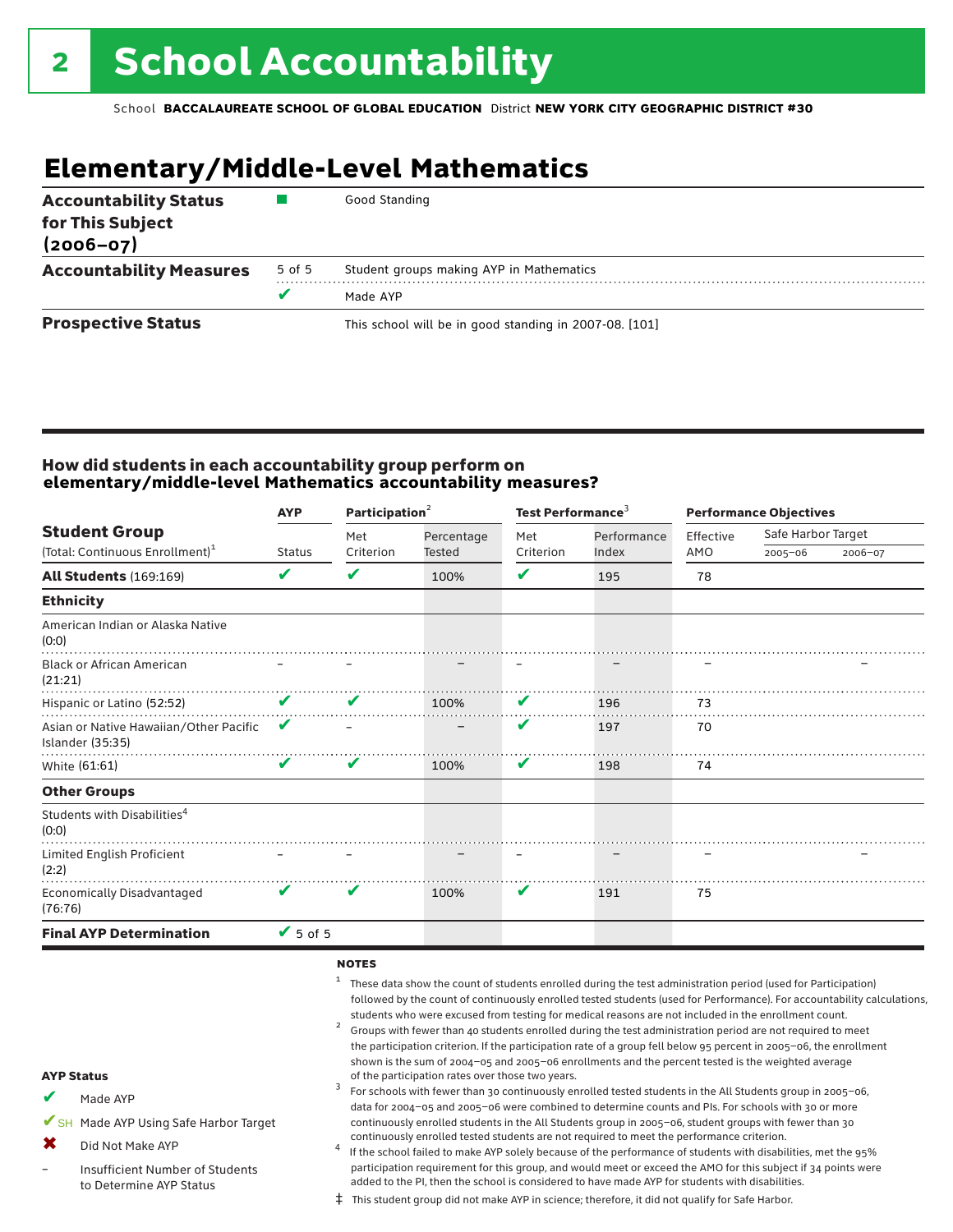## **Secondary-Level English Language Arts**

| <b>Accountability Status</b><br>for This Subject<br>$(2006 - 07)$ |            | Good Standing                                                                                                                                                                                                                                                                                                                            |
|-------------------------------------------------------------------|------------|------------------------------------------------------------------------------------------------------------------------------------------------------------------------------------------------------------------------------------------------------------------------------------------------------------------------------------------|
| <b>Accountability Measures</b>                                    | $0$ of $1$ | Student groups making AYP in English Language Arts                                                                                                                                                                                                                                                                                       |
|                                                                   | X          | Did not make AYP                                                                                                                                                                                                                                                                                                                         |
| <b>Prospective Status</b>                                         |            | A school that fails to make AYP in English Language Arts for two consecutive years is placed in<br>improvement status. If this school fails to make AYP in 2006-07, the school will be Requiring<br>Academic Progress (Year 1) in 2007-08. If this school makes AYP in 2006-07, the school will be in<br>good standing in 2007-08. [102] |

#### How did students in each accountability group perform on **secondary-level English Language Arts accountability measures?**

|                                                              | Participation <sup>2</sup><br><b>AYP</b> |           |            |                          | Test Performance <sup>3</sup> |           | <b>Performance Objectives</b> |         |  |  |
|--------------------------------------------------------------|------------------------------------------|-----------|------------|--------------------------|-------------------------------|-----------|-------------------------------|---------|--|--|
| <b>Student Group</b>                                         |                                          | Met       | Percentage | Met                      | Performance                   | Effective | Safe Harbor Target            |         |  |  |
| (12th Graders: 2002 Cohort) <sup>1</sup>                     | <b>Status</b>                            | Criterion | Tested     | Criterion                | Index                         | AMO       | $2005 - 06$                   | 2006-07 |  |  |
| <b>All Students (52:54)</b>                                  | X                                        | X         | 94%        | V                        | 185                           | 141       |                               |         |  |  |
| <b>Ethnicity</b>                                             |                                          |           |            |                          |                               |           |                               |         |  |  |
| American Indian or Alaska Native<br>(1:1)                    |                                          |           |            |                          |                               |           |                               |         |  |  |
| <b>Black or African American</b><br>(6:7)                    |                                          |           |            |                          |                               |           |                               |         |  |  |
| Hispanic or Latino (13:13)                                   |                                          |           |            |                          |                               |           |                               |         |  |  |
| Asian or Native Hawaiian/Other Pacific –<br>Islander (20:20) |                                          |           |            |                          |                               |           |                               |         |  |  |
| White (12:13)                                                |                                          |           |            | $\overline{\phantom{m}}$ |                               |           |                               |         |  |  |
| <b>Other Groups</b>                                          |                                          |           |            |                          |                               |           |                               |         |  |  |
| <b>Students with Disabilities</b><br>(0:0)                   |                                          |           |            |                          |                               |           |                               |         |  |  |
| Limited English Proficient<br>(1:1)                          |                                          |           |            |                          |                               |           |                               |         |  |  |
| Economically Disadvantaged<br>(22:23)                        |                                          |           |            |                          |                               |           |                               |         |  |  |
| <b>Final AYP Determination</b>                               | $\mathbf{X}$ 0 of 1                      |           |            |                          |                               |           |                               |         |  |  |

#### **NOTES**

 $1$  These data show the count of 12th graders in 2005-06 (used for Participation) followed by the count of students in the 2002 cohort (used for Performance).<br><sup>2</sup> Groups with fewer than 40 students in the 12th grade are not required to meet the participation criterion.

#### AYP Status

Made AYP ✔

✔SH Made AYP Using Safe Harbor Target

Did Not Make AYP ✖

Insufficient Number of Students to Determine AYP Status –

those two years.  $3$  For schools with fewer than 30 students in the 2002 cohort, data for 2001 and 2002 cohort members were combined to determine counts and PIs. For schools with 30 or more students in the 2002 cohort in the All Students group, groups with fewer than 30 students in the 2002 cohort are not required to meet the performance criterion.

If the participation rate of a group fell below 95 percent in 2005–06, the enrollment shown is the sum of the 2004–05 and 2005–06 Grade 12 enrollments and the percent tested is the weighted average of the participation rates over

‡ This student group did not make AYP in graduation rate; therefore, it did not qualify for Safe Harbor.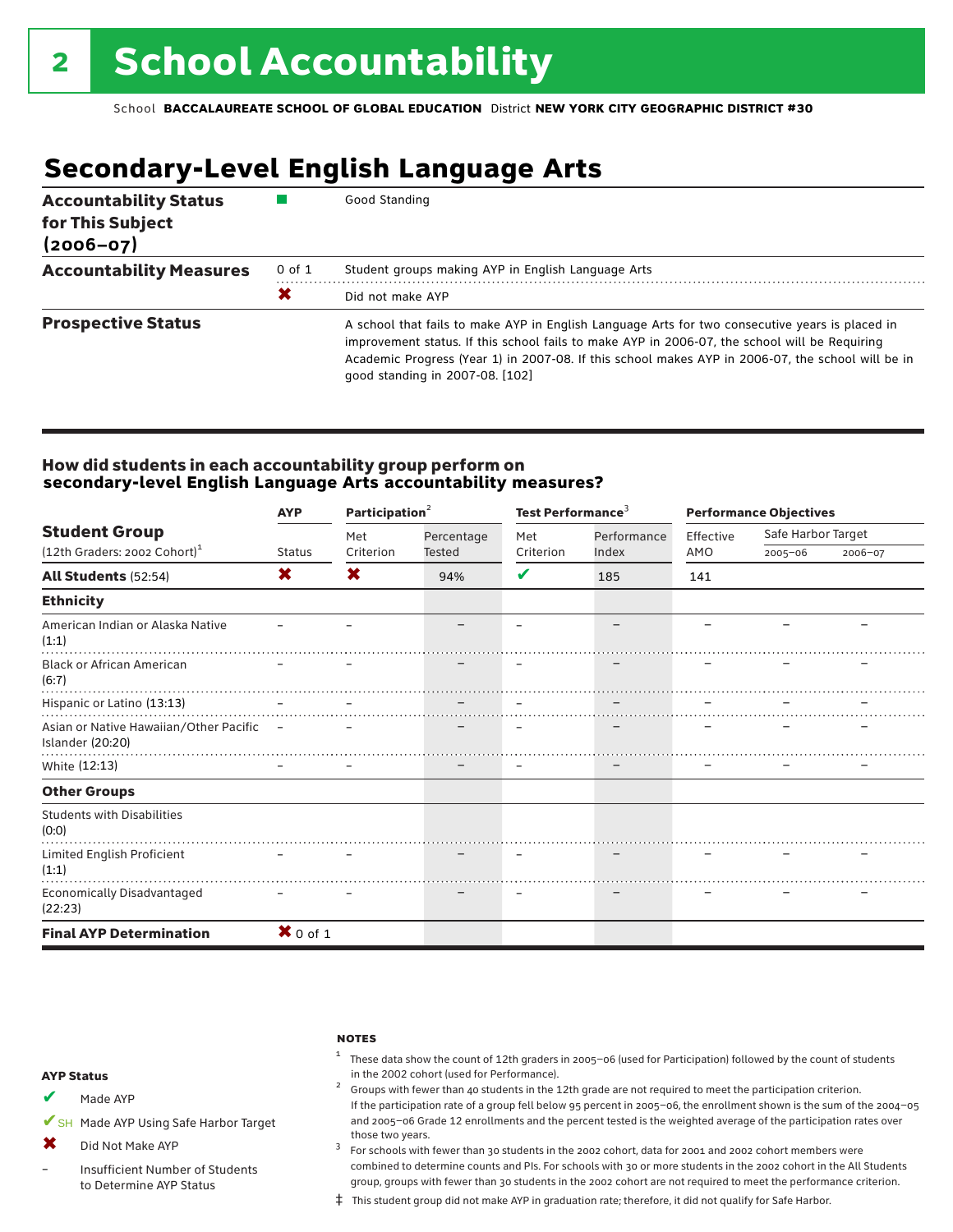## **Secondary-Level Mathematics**

| <b>Accountability Status</b><br>for This Subject<br>$(2006 - 07)$ |        | Good Standing                                          |
|-------------------------------------------------------------------|--------|--------------------------------------------------------|
| <b>Accountability Measures</b>                                    | 1 of 1 | Student groups making AYP in Mathematics               |
|                                                                   |        | Made AYP                                               |
| <b>Prospective Status</b>                                         |        | This school will be in good standing in 2007-08. [101] |

### How did students in each accountability group perform on **secondary-level Mathematics accountability measures?**

|                                                              | Participation <sup>2</sup><br><b>AYP</b> |           |                   | Test Performance <sup>3</sup> |                   | <b>Performance Objectives</b> |                    |         |
|--------------------------------------------------------------|------------------------------------------|-----------|-------------------|-------------------------------|-------------------|-------------------------------|--------------------|---------|
| <b>Student Group</b>                                         |                                          | Met       | Percentage        | Met                           | Performance       | Effective                     | Safe Harbor Target |         |
| $(12th$ Graders: 2002 Cohort) <sup>1</sup>                   | <b>Status</b>                            | Criterion | <b>Tested</b>     | Criterion                     | Index             | AMO                           | $2005 - 06$        | 2006-07 |
| <b>All Students (52:54)</b>                                  | V                                        | V         | 100%              | V                             | 200               | 133                           |                    |         |
| <b>Ethnicity</b>                                             |                                          |           |                   |                               |                   |                               |                    |         |
| American Indian or Alaska Native<br>(1:1)                    |                                          |           |                   |                               |                   |                               |                    |         |
| <b>Black or African American</b><br>(6:7)                    |                                          |           |                   |                               |                   |                               |                    |         |
| Hispanic or Latino (13:13)                                   |                                          |           |                   |                               |                   |                               |                    |         |
| Asian or Native Hawaiian/Other Pacific -<br>Islander (20:20) |                                          |           |                   |                               |                   |                               |                    |         |
| White (12:13)                                                |                                          |           | $\qquad \qquad -$ | $\qquad \qquad -$             | $\qquad \qquad -$ |                               |                    |         |
| <b>Other Groups</b>                                          |                                          |           |                   |                               |                   |                               |                    |         |
| <b>Students with Disabilities</b><br>(0:0)                   |                                          |           |                   |                               |                   |                               |                    |         |
| Limited English Proficient<br>(1:1)                          |                                          |           |                   |                               |                   |                               |                    |         |
| <b>Economically Disadvantaged</b><br>(22:23)                 |                                          |           |                   |                               |                   |                               |                    |         |
| <b>Final AYP Determination</b>                               | $\vee$ 1 of 1                            |           |                   |                               |                   |                               |                    |         |

#### **NOTES**

 $1$  These data show the count of 12th graders in 2005-06 (used for Participation) followed by the count of students in the 2002 cohort (used for Performance).<br><sup>2</sup> Groups with fewer than 40 students in the 12th grade are not required to meet the participation criterion.

#### AYP Status

Made AYP ✔

✔SH Made AYP Using Safe Harbor Target

Did Not Make AYP  $\mathbf x$ 

Insufficient Number of Students to Determine AYP Status –

those two years.  $3$  For schools with fewer than 30 students in the 2002 cohort, data for 2001 and 2002 cohort members were combined to determine counts and PIs. For schools with 30 or more students in the 2002 cohort in the All Students group, groups with fewer than 30 students in the 2002 cohort are not required to meet the performance criterion.

If the participation rate of a group fell below 95 percent in 2005–06, the enrollment shown is the sum of the 2004–05 and 2005–06 Grade 12 enrollments and the percent tested is the weighted average of the participation rates over

‡ This student group did not make AYP in graduation rate; therefore, it did not qualify for Safe Harbor.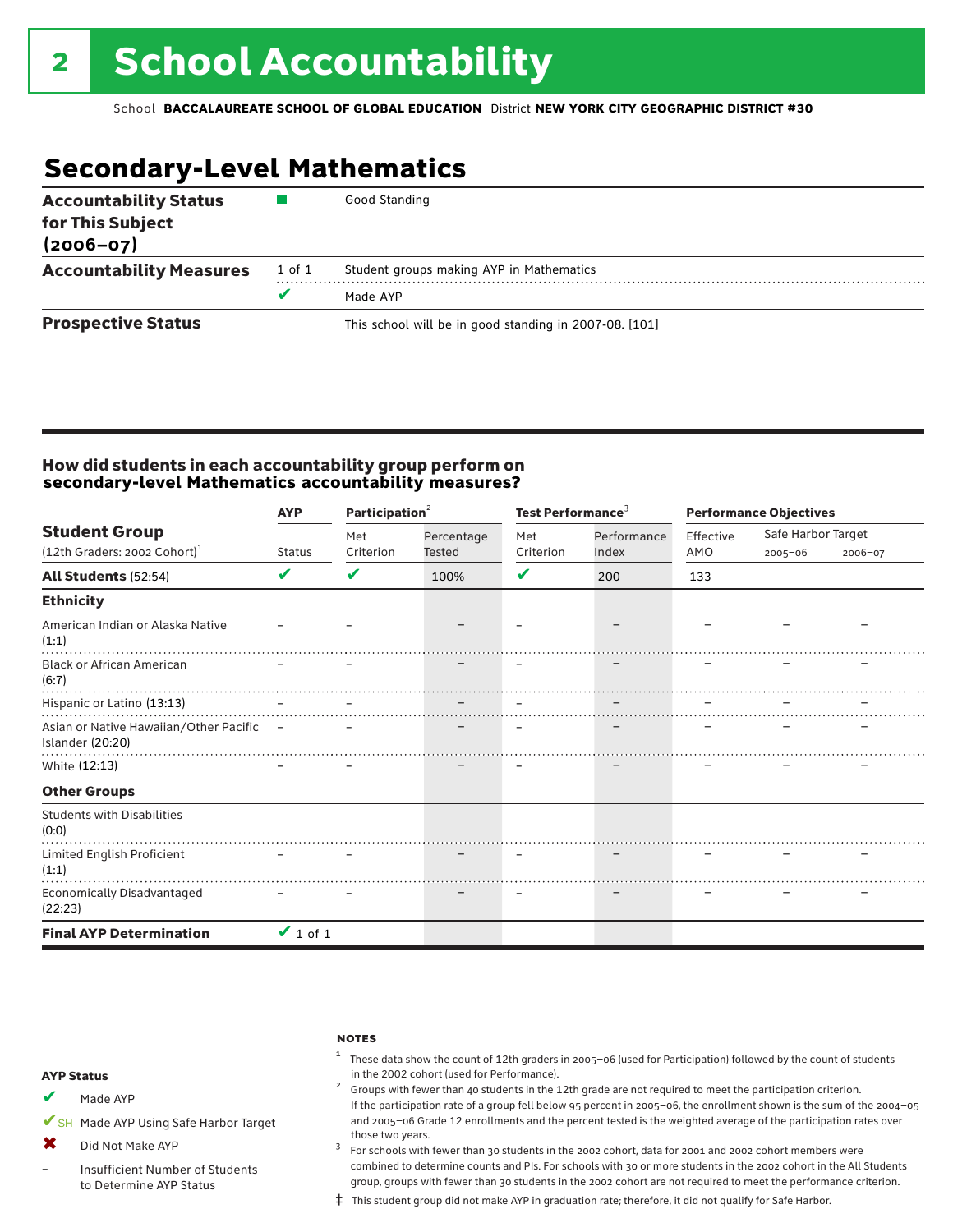## Summary of 2005–06 School Performance

Performance on the State assessments in English language arts, mathematics, and science at the elementary and middle levels is reported in terms of mean scores and the percentage of tested students scoring at or above Level 2, Level 3, and Level 4. Performance on the State assessments in ELA and mathematics at the secondary level is reported in terms of the percentage of students in a cohort scoring at these levels.

|                              | Percentage of students that<br>scored at or above Level 3 |                             | Total<br>Tested |                |
|------------------------------|-----------------------------------------------------------|-----------------------------|-----------------|----------------|
| <b>English Language Arts</b> | 0%                                                        | 50%                         | 100%            |                |
| Grade 7                      | 94%                                                       |                             |                 | 95             |
| Grade 8                      | 96%                                                       |                             |                 | 73             |
| <b>Mathematics</b>           |                                                           |                             |                 |                |
| Grade 7                      | 94%                                                       |                             |                 | 95             |
| Grade 8                      | 97%                                                       |                             |                 | 74             |
|                              | scored at or above Level 3                                | Percentage of students that |                 | 2002<br>Cohort |
| <b>Secondary Level</b>       | 0%                                                        | 50%                         | 100%            |                |
| English                      | 93%                                                       |                             |                 | 54             |
| <b>Mathematics</b>           | 100%                                                      |                             |                 | 54             |
|                              | Percentage of students<br>who graduated                   |                             | 2002<br>Cohort  |                |
| <b>Graduation Rate</b>       | 0%                                                        | 50%                         | 100%            |                |
| 2002 Cohort                  | 89%                                                       |                             |                 | 54             |

### About the Performance Level Descriptors

#### Level 1: Not Meeting Learning Standards.

Student performance does not demonstrate an understanding of the content expected in the subject and grade level.

#### Level 2: Partially Meeting Learning Standards.

Student performance demonstrates a partial understanding of the content expected in the subject and grade level.

#### Level 3: Meeting Learning Standards.

Student performance demonstrates an understanding of the content expected in the subject and grade level.

#### Level 4: Meeting Learning Standards with Distinction.

Student performance demonstrates a thorough understanding of the content expected in the subject and grade level.

### How are Need/Resource Capacity (N/RC) categories determined?

Districts are divided into high, average, and low need categories based on their ability to meet the special needs of their students with local resources. Districts in the high need category are subdivided into four categories based on enrollment size and, in some cases, number of students per square mile. More information about the categories can be found in the *Report to the Governor and the Legislature on the Educational Status of the State's Schools* at www.emsc.nysed.gov/irts.

In this section, this school's performance is compared with that of similar schools.

#### What are Similar Schools?

Within each N/RC category, the Department identifies Similar Schools: schools that serve similar students and have similar resources. Each school report card compares the school's performance with that of similar schools. The following factors are considered in grouping schools: a) the grade level served by the school and b) rates of student poverty and limited English proficiency. Student poverty levels are indicated by determining the percentage of children in each school who participate in the free-lunch program. By combining these factors, a measure of student need is created and used to place schools into relatively low (lowest quartile), relatively high (highest quartile), and typical (mid-range) groups.

### This School's Similar Schools Group: **37**

All schools in this group are New York City secondary level schools. The schools in this group are in the lower range of student needs for secondary level schools in this district.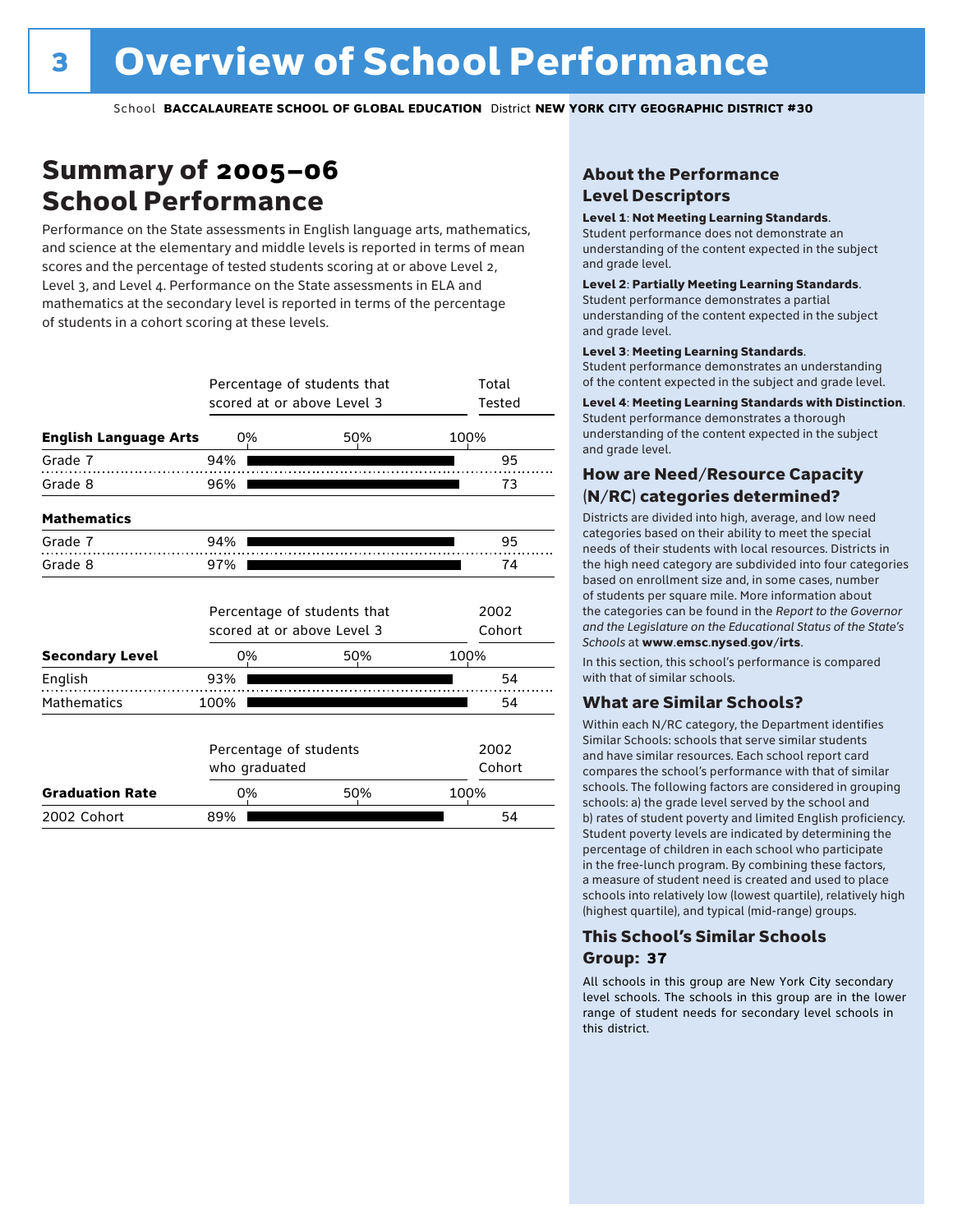## **This School's Results in Grade 7 English Language Arts**

|                                                    |        | <b>This School</b>              |                                 |         |         | <b>Similar Schools</b> |                                     |                                 |    |
|----------------------------------------------------|--------|---------------------------------|---------------------------------|---------|---------|------------------------|-------------------------------------|---------------------------------|----|
|                                                    |        | Percentage scoring at level(s): |                                 |         |         |                        | Percentage scoring at level(s):     |                                 |    |
|                                                    |        | $2 - 4$                         | $3 - 4$                         |         | 4       | $2 - 4$                | $3 - 4$                             | 4                               |    |
| Mean Score: 688                                    | Range: | 600-790                         | 650-790                         |         | 712-790 |                        |                                     |                                 |    |
|                                                    | 100%   | 100%                            | 94%                             |         |         | 98%                    | 75%                                 |                                 |    |
|                                                    |        |                                 |                                 |         | 24%     |                        |                                     | 14%                             |    |
| Number of Students:                                |        | 95                              | 89                              |         | 23      |                        |                                     |                                 |    |
| <b>Results by</b>                                  |        | 2005-06 School Year             |                                 |         |         |                        | 2004-05 School Year                 |                                 |    |
|                                                    |        | Total                           | Percentage scoring at level(s): |         |         | Total                  |                                     | Percentage scoring at level(s): |    |
| <b>Student Group</b>                               |        | Tested                          | $2 - 4$                         | $3 - 4$ | 4       | Tested                 | $2 - 4$                             | $3 - 4$                         | 4  |
| <b>All Students</b>                                |        | 95                              | 100%                            | 94%     | 24%     |                        |                                     |                                 |    |
| Female                                             |        | 60                              | 100%                            | 95%     | 28%     |                        |                                     |                                 |    |
| Male                                               |        | 35                              | 100%                            | 91%     | 17%     |                        |                                     |                                 |    |
| American Indian or Alaska Native                   |        |                                 |                                 |         |         |                        |                                     |                                 |    |
| Black or African American                          |        | 15                              | 100%                            | 80%     | 20%     |                        |                                     |                                 |    |
| Hispanic or Latino                                 |        | 29                              | 100%                            | 93%     | 7%      |                        |                                     |                                 |    |
| Asian or Native Hawaiian/Other<br>Pacific Islander |        | 17                              | 100%                            | 100%    | 41%     |                        |                                     |                                 |    |
| White                                              |        | 34                              | 100%                            | 97%     | 32%     |                        | This test was not given in 2004-05. |                                 | ŗ. |
| Small Group Totals                                 |        |                                 |                                 |         |         |                        |                                     |                                 |    |
| General-Education Students                         |        | 95                              | 100%                            | 94%     | 24%     |                        |                                     |                                 |    |
| Students with Disabilities                         |        |                                 |                                 |         |         |                        |                                     |                                 |    |
| English Proficient                                 |        | 94                              |                                 |         |         |                        |                                     |                                 |    |
| Limited English Proficient                         |        | 1                               |                                 |         |         |                        |                                     |                                 |    |
| Economically Disadvantaged                         |        | 40                              | 100%                            | 88%     | 15%     |                        |                                     |                                 |    |
| Not Disadvantaged                                  |        | 55                              | 100%                            | 98%     | 31%     |                        |                                     |                                 |    |
| Migrant                                            |        |                                 |                                 |         |         |                        |                                     |                                 |    |
| Not Migrant                                        |        | 95                              | 100%                            | 94%     | 24%     |                        |                                     |                                 |    |

**NOTES** 

The – symbol indicates that data for a group of students has been suppressed. If a group has fewer than five students, data for that group and the next smallest group(s) are suppressed to protect the privacy of individual students.

| <b>Other</b>                                                                                         | 2005-06 School Year |                                                        |  |  | 2004-05 School Year |                                        |         |     |
|------------------------------------------------------------------------------------------------------|---------------------|--------------------------------------------------------|--|--|---------------------|----------------------------------------|---------|-----|
| <b>Assessments</b>                                                                                   | Total<br>Tested     | Number scoring at level(s):<br>$3 - 4$<br>$2 - 4$<br>4 |  |  | Total<br>Tested     | Number scoring at level(s):<br>$2 - 4$ | $3 - 4$ |     |
| New York State Alternate Assessment<br>(NYSAA): Grade 7 Equivalent                                   |                     |                                                        |  |  |                     | This test was not given in 2004-05.    |         |     |
| New York State English as a Second<br>Language Achievement Test (NYSESLAT) <sup>+</sup> :<br>Grade 7 |                     |                                                        |  |  | N/A                 | N/A                                    | N/A     | N/A |

† Results in this report are shown for students who took the NYSESLAT in lieu of the New York State Testing Program assessment for accountability purposes.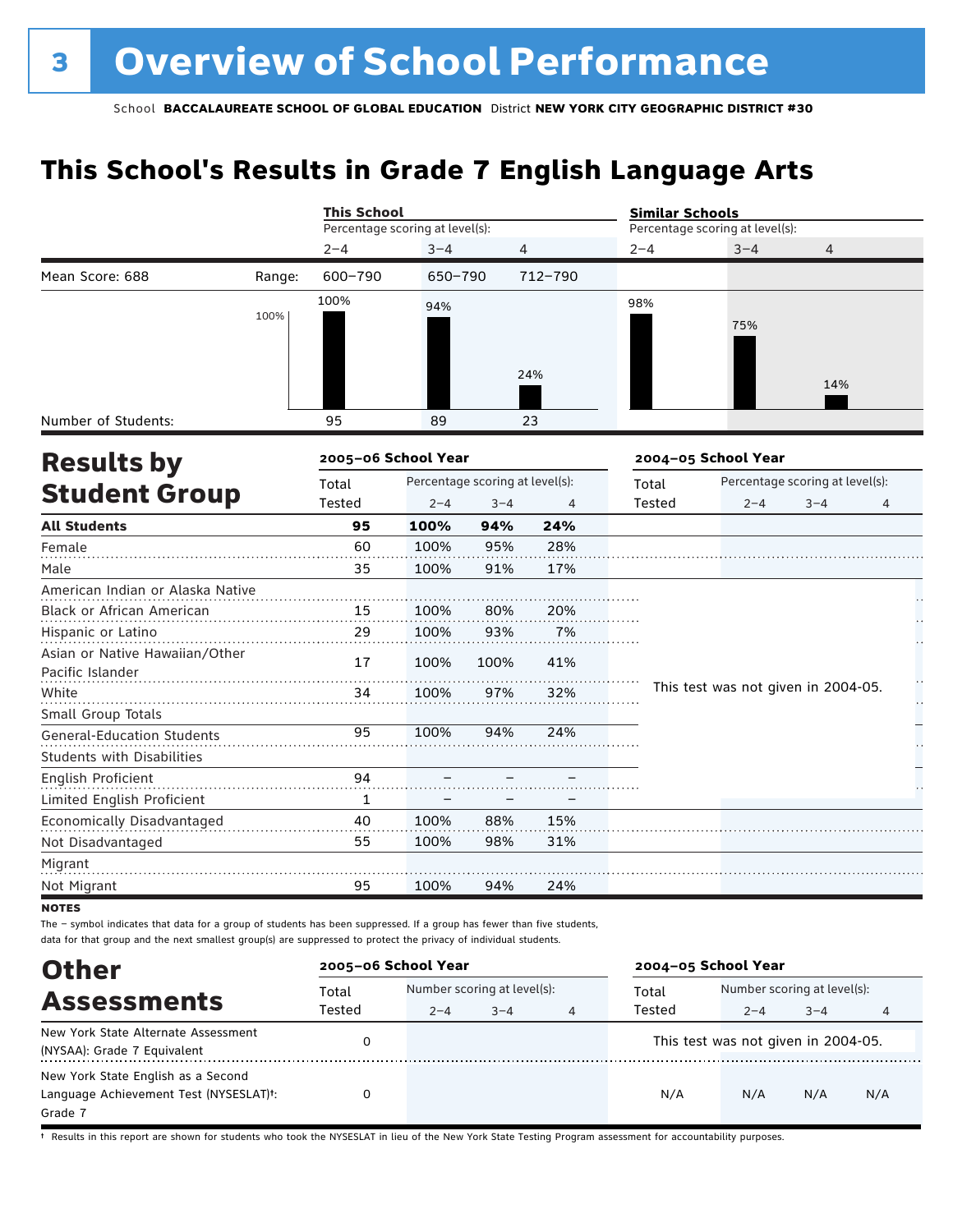## **This School's Results in Grade 7 Mathematics**

|                                                    |        | <b>This School</b>  |                                 |         |         | <b>Similar Schools</b> |                                     |                                 |   |
|----------------------------------------------------|--------|---------------------|---------------------------------|---------|---------|------------------------|-------------------------------------|---------------------------------|---|
|                                                    |        |                     | Percentage scoring at level(s): |         |         |                        | Percentage scoring at level(s):     |                                 |   |
|                                                    |        | $2 - 4$             | $3 - 4$                         |         | 4       | $2 - 4$                | $3 - 4$                             | 4                               |   |
| Mean Score: 682                                    | Range: | 611-800             | 650-800                         |         | 693-800 |                        |                                     |                                 |   |
|                                                    | 100%   | 100%                | 94%                             |         |         | 97%                    | 75%                                 |                                 |   |
|                                                    |        |                     |                                 |         | 25%     |                        |                                     | 17%                             |   |
| Number of Students:                                |        | 95                  | 89                              |         | 24      |                        |                                     |                                 |   |
| <b>Results by</b>                                  |        | 2005-06 School Year |                                 |         |         |                        | 2004-05 School Year                 |                                 |   |
|                                                    |        | Total               | Percentage scoring at level(s): |         |         | Total                  |                                     | Percentage scoring at level(s): |   |
| <b>Student Group</b>                               |        | Tested              | $2 - 4$                         | $3 - 4$ | 4       | Tested                 | $2 - 4$                             | $3 - 4$                         | 4 |
| <b>All Students</b>                                |        | 95                  | 100%                            | 94%     | 25%     |                        |                                     |                                 |   |
| Female                                             |        | 60                  | 100%                            | 93%     | 27%     |                        |                                     |                                 |   |
| Male                                               |        | 35                  | 100%                            | 94%     | 23%     |                        |                                     |                                 |   |
| American Indian or Alaska Native                   |        |                     |                                 |         |         |                        |                                     |                                 |   |
| <b>Black or African American</b>                   |        | 15                  | 100%                            | 80%     | 13%     |                        |                                     |                                 |   |
| Hispanic or Latino                                 |        | 29                  | 100%                            | 97%     | 17%     |                        |                                     |                                 |   |
| Asian or Native Hawaiian/Other<br>Pacific Islander |        | 17                  | 100%                            | 94%     | 35%     |                        |                                     |                                 |   |
| White                                              |        | 34                  | 100%                            | 97%     | 32%     |                        | This test was not given in 2004-05. |                                 | Н |
| Small Group Totals                                 |        |                     |                                 |         |         |                        |                                     |                                 |   |
| <b>General-Education Students</b>                  |        | 95                  | 100%                            | 94%     | 25%     |                        |                                     |                                 |   |
| <b>Students with Disabilities</b>                  |        |                     |                                 |         |         |                        |                                     |                                 |   |
| English Proficient                                 |        | 94                  |                                 |         |         |                        |                                     |                                 |   |
| Limited English Proficient                         |        | $\mathbf{1}$        |                                 |         |         |                        |                                     |                                 |   |
| Economically Disadvantaged                         |        | 40                  | 100%                            | 90%     | 18%     |                        |                                     |                                 |   |
| Not Disadvantaged                                  |        | 55                  | 100%                            | 96%     | 31%     |                        |                                     |                                 |   |
| Migrant                                            |        |                     |                                 |         |         |                        |                                     |                                 |   |
| Not Migrant                                        |        | 95                  | 100%                            | 94%     | 25%     |                        |                                     |                                 |   |

**NOTES** 

The – symbol indicates that data for a group of students has been suppressed. If a group has fewer than five students, data for that group and the next smallest group(s) are suppressed to protect the privacy of individual students.

| <b>Other</b>                                                       | 2005-06 School Year |         |                                        | 2004-05 School Year |                                        |         |  |  |
|--------------------------------------------------------------------|---------------------|---------|----------------------------------------|---------------------|----------------------------------------|---------|--|--|
| <b>Assessments</b>                                                 | Total<br>Tested     | $2 - 4$ | Number scoring at level(s):<br>$3 - 4$ | Total<br>Tested     | Number scoring at level(s):<br>$2 - 4$ | $3 - 4$ |  |  |
| New York State Alternate Assessment<br>(NYSAA): Grade 7 Equivalent |                     |         |                                        |                     | This test was not given in 2004-05.    |         |  |  |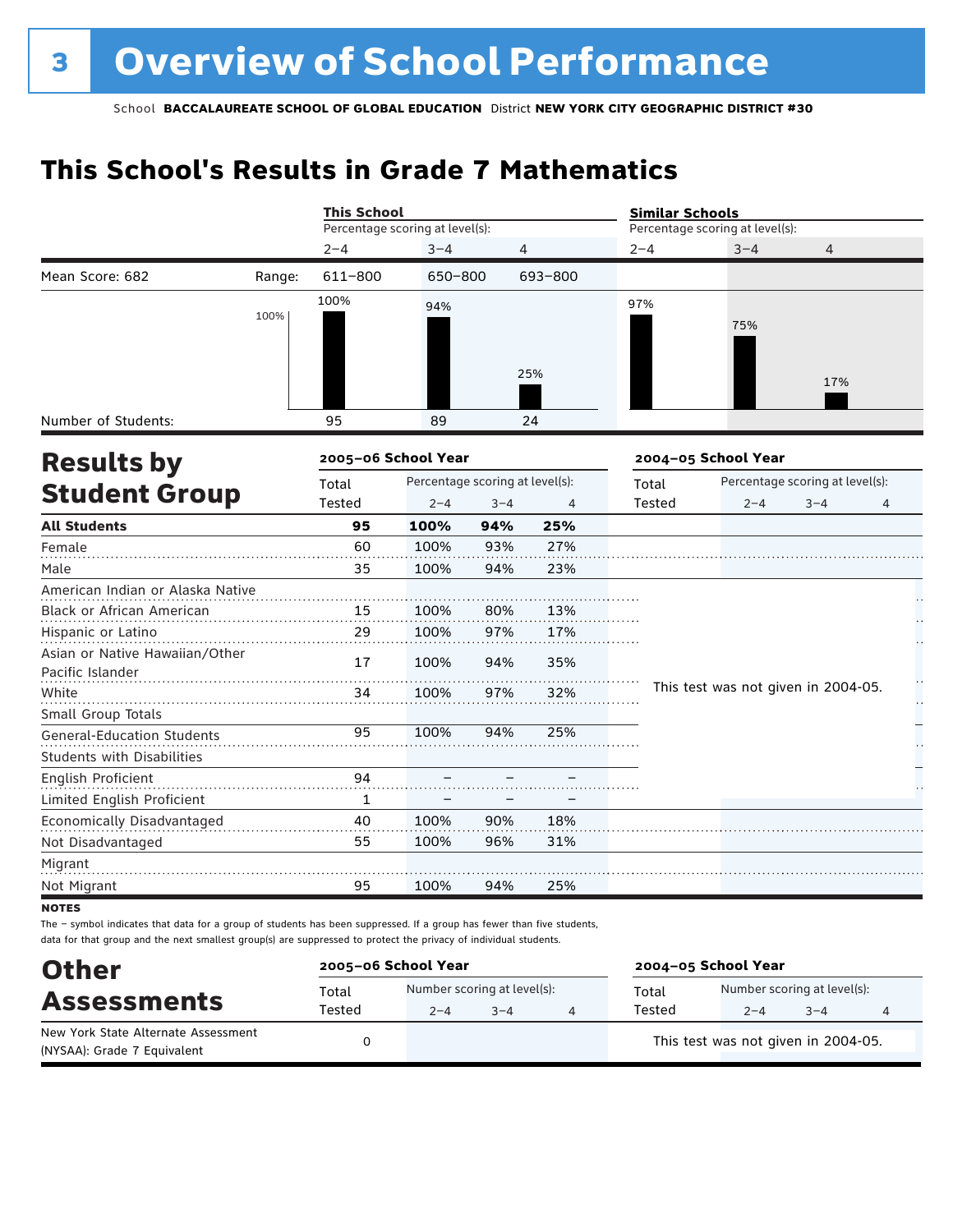## **This School's Results in Grade 8 English Language Arts**

|                                   |        | <b>This School</b>              |                                 |         |         | <b>Similar Schools</b> |                                                                 |                                 |                      |
|-----------------------------------|--------|---------------------------------|---------------------------------|---------|---------|------------------------|-----------------------------------------------------------------|---------------------------------|----------------------|
|                                   |        | Percentage scoring at level(s): |                                 |         |         |                        | Percentage scoring at level(s):                                 |                                 |                      |
|                                   |        | $2 - 4$                         | $3 - 4$                         |         | 4       | $2 - 4$                | $3 - 4$                                                         | $\overline{4}$                  |                      |
| Mean Score: 687                   | Range: | $602 - 790$                     | 650-790                         |         | 715-790 |                        |                                                                 |                                 |                      |
|                                   |        | 99%                             | 96%                             |         |         | 97%                    |                                                                 |                                 |                      |
|                                   | 100%   |                                 |                                 |         |         |                        |                                                                 |                                 |                      |
|                                   |        |                                 |                                 |         |         |                        | 66%                                                             |                                 |                      |
|                                   |        |                                 |                                 |         |         |                        |                                                                 |                                 |                      |
|                                   |        |                                 |                                 |         | 11%     |                        |                                                                 | 6%                              |                      |
| Number of Students:               |        | 72                              | 70                              |         | 8       |                        |                                                                 |                                 |                      |
| <b>Results by</b>                 |        | 2005-06 School Year             |                                 |         |         |                        | 2004-05 School Year                                             |                                 |                      |
|                                   |        | Total                           | Percentage scoring at level(s): |         |         | Total                  |                                                                 | Percentage scoring at level(s): |                      |
| <b>Student Group</b>              |        | Tested                          | $2 - 4$                         | $3 - 4$ | 4       | Tested                 | $2 - 4$                                                         | $3 - 4$                         | 4                    |
| <b>All Students</b>               |        | 73                              | 99%                             | 96%     | 11%     |                        |                                                                 |                                 |                      |
| Female                            |        | 45                              | 98%                             | 96%     | 13%     |                        |                                                                 |                                 |                      |
| Male                              |        | 28                              | 100%                            | 96%     | 7%      |                        |                                                                 |                                 |                      |
| American Indian or Alaska Native  |        |                                 |                                 |         |         |                        |                                                                 |                                 |                      |
| <b>Black or African American</b>  |        | 6                               | 83%                             | 83%     | 0%      |                        |                                                                 |                                 |                      |
| Hispanic or Latino                |        | 22                              | 100%                            | 95%     | 9%      |                        | New assessments for elementary-                                 |                                 | L,                   |
| Asian or Native Hawaiian/Other    |        | 18                              | 100%                            | 100%    | 22%     |                        | and middle-level English language                               |                                 |                      |
| Pacific Islander                  |        |                                 |                                 |         |         |                        | arts and mathematics were<br>administered in 2006. Results from |                                 |                      |
| White                             |        | 27                              | 100%                            | 96%     | 7%      |                        | these assessments cannot be directly                            |                                 | $\ddot{\phantom{0}}$ |
| Small Group Totals                |        |                                 |                                 |         |         |                        | compared to results from previously                             |                                 |                      |
| <b>General-Education Students</b> |        | 73                              | 99%                             | 96%     | 11%     |                        | administered assessments.                                       |                                 | Н,                   |
| <b>Students with Disabilities</b> |        |                                 |                                 |         |         |                        |                                                                 |                                 |                      |
| English Proficient                |        | 73                              | 99%                             | 96%     | 11%     |                        |                                                                 |                                 |                      |
| Limited English Proficient        |        |                                 |                                 |         |         |                        |                                                                 |                                 |                      |
| Economically Disadvantaged        |        | 35                              | 97%                             | 94%     | 11%     |                        |                                                                 |                                 |                      |
| Not Disadvantaged                 |        | 38                              | 100%                            | 97%     | 11%     |                        |                                                                 |                                 |                      |
| Migrant                           |        |                                 |                                 |         |         |                        |                                                                 |                                 |                      |
| Not Migrant                       |        | 73                              | 99%                             | 96%     | 11%     |                        |                                                                 |                                 |                      |

**NOTES** 

The – symbol indicates that data for a group of students has been suppressed. If a group has fewer than five students, data for that group and the next smallest group(s) are suppressed to protect the privacy of individual students.

| <b>Other</b>                                        |        | 2005-06 School Year         |         |     | 2004-05 School Year |                             |         |   |
|-----------------------------------------------------|--------|-----------------------------|---------|-----|---------------------|-----------------------------|---------|---|
|                                                     | Total  | Number scoring at level(s): |         |     | Total               | Number scoring at level(s): |         |   |
| <b>Assessments</b>                                  | Tested | $2 - 4$                     | $3 - 4$ | 4   | Tested              | $2 - 4$                     | $3 - 4$ | 4 |
| New York State Alternate Assessment                 |        |                             |         |     |                     |                             |         |   |
| (NYSAA): Grade 8 Equivalent                         |        |                             |         |     |                     |                             |         |   |
| New York State English as a Second                  |        |                             |         |     |                     |                             |         |   |
| Language Achievement Test (NYSESLAT) <sup>+</sup> : |        |                             |         | N/A |                     |                             |         |   |
| Grade 8                                             |        |                             |         |     |                     |                             |         |   |

† Results in this report are shown for students who took the NYSESLAT in lieu of the New York State Testing Program assessment for accountability purposes.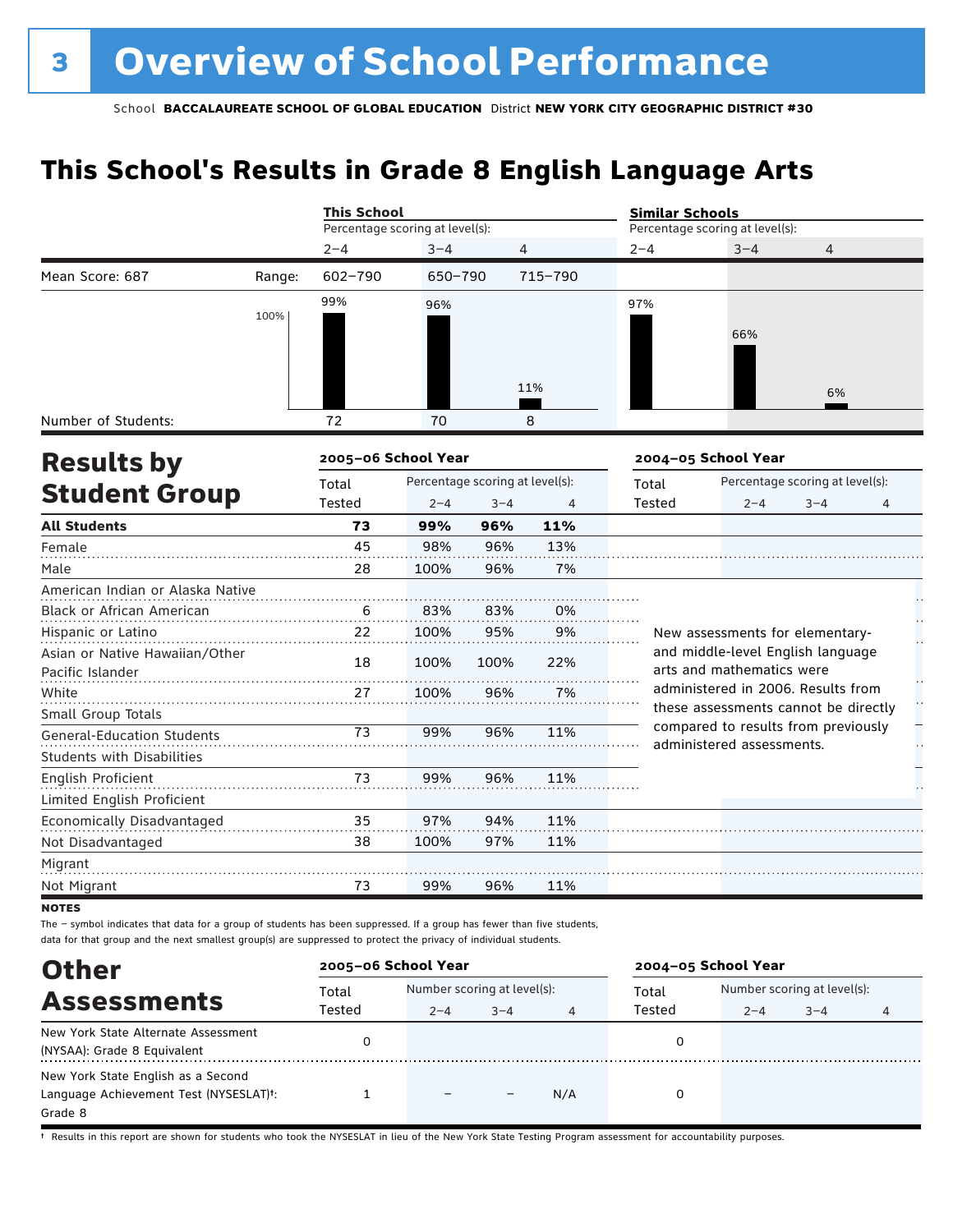## **This School's Results in Grade 8 Mathematics**

|                                   |        | <b>This School</b>              |         |                                 |                | <b>Similar Schools</b> |                                                                            |                                 |    |
|-----------------------------------|--------|---------------------------------|---------|---------------------------------|----------------|------------------------|----------------------------------------------------------------------------|---------------------------------|----|
|                                   |        | Percentage scoring at level(s): |         |                                 |                |                        | Percentage scoring at level(s):                                            |                                 |    |
|                                   |        | $2 - 4$                         | $3 - 4$ | 4                               |                | $2 - 4$                | $3 - 4$                                                                    | 4                               |    |
| Mean Score: 687                   | Range: | $616 - 775$                     | 650-775 |                                 | 701-775        |                        |                                                                            |                                 |    |
|                                   |        | 99%                             | 97%     |                                 |                | 92%                    |                                                                            |                                 |    |
|                                   | 100%   |                                 |         |                                 |                |                        |                                                                            |                                 |    |
|                                   |        |                                 |         |                                 |                |                        | 64%                                                                        |                                 |    |
|                                   |        |                                 |         |                                 | 23%            |                        |                                                                            |                                 |    |
|                                   |        |                                 |         |                                 |                |                        |                                                                            | 9%                              |    |
| Number of Students:               |        | 73                              | 72      |                                 | 17             |                        |                                                                            |                                 |    |
| <b>Results by</b>                 |        | 2005-06 School Year             |         |                                 |                |                        | 2004-05 School Year                                                        |                                 |    |
|                                   |        | Total                           |         | Percentage scoring at level(s): |                | Total                  |                                                                            | Percentage scoring at level(s): |    |
| <b>Student Group</b>              |        | Tested                          | $2 - 4$ | $3 - 4$                         | $\overline{4}$ | <b>Tested</b>          | $2 - 4$                                                                    | $3 - 4$                         | 4  |
| <b>All Students</b>               |        | 74                              | 99%     | 97%                             | 23%            |                        |                                                                            |                                 |    |
| Female                            |        | 45                              | 98%     | 96%                             | 20%            |                        |                                                                            |                                 |    |
| Male                              |        | 29                              | 100%    | 100%                            | 28%            |                        |                                                                            |                                 |    |
| American Indian or Alaska Native  |        |                                 |         |                                 |                |                        |                                                                            |                                 |    |
| <b>Black or African American</b>  |        | 6                               | 83%     | 83%                             | 0%             |                        |                                                                            |                                 |    |
| Hispanic or Latino                |        | 23                              | 100%    | 96%                             | 17%            |                        | New assessments for elementary-                                            |                                 |    |
| Asian or Native Hawaiian/Other    |        | 18                              | 100%    | 100%                            | 39%            |                        | and middle-level English language                                          |                                 |    |
| Pacific Islander                  |        |                                 |         |                                 |                |                        | arts and mathematics were                                                  |                                 |    |
| White                             |        | 27                              | 100%    | 100%                            | 22%            |                        | administered in 2006. Results from<br>these assessments cannot be directly |                                 | H  |
| Small Group Totals                |        |                                 |         |                                 |                |                        | compared to results from previously                                        |                                 |    |
| <b>General-Education Students</b> |        | 74                              | 99%     | 97%                             | 23%            |                        | administered assessments.                                                  |                                 | ŗ, |
| <b>Students with Disabilities</b> |        |                                 |         |                                 |                |                        |                                                                            |                                 |    |
| <b>English Proficient</b>         |        | 73                              |         |                                 |                |                        |                                                                            |                                 |    |
| Limited English Proficient        |        | $\mathbf{1}$                    |         |                                 |                |                        |                                                                            |                                 |    |
| Economically Disadvantaged        |        | 36                              | 97%     | 94%                             | 17%            |                        |                                                                            |                                 |    |
| Not Disadvantaged                 |        | 38                              | 100%    | 100%                            | 29%            |                        |                                                                            |                                 |    |
| Migrant                           |        |                                 |         |                                 |                |                        |                                                                            |                                 |    |
| Not Migrant                       |        | 74                              | 99%     | 97%                             | 23%            |                        |                                                                            |                                 |    |

**NOTES** 

The – symbol indicates that data for a group of students has been suppressed. If a group has fewer than five students, data for that group and the next smallest group(s) are suppressed to protect the privacy of individual students.

| <b>Other</b>                                                       | 2005-06 School Year |                                                   |  |  | 2004-05 School Year |                                        |         |  |  |
|--------------------------------------------------------------------|---------------------|---------------------------------------------------|--|--|---------------------|----------------------------------------|---------|--|--|
| <b>Assessments</b>                                                 | Total<br>Tested     | Number scoring at level(s):<br>$3 - 4$<br>$2 - 4$ |  |  | Total<br>Tested     | Number scoring at level(s):<br>$2 - 4$ | $3 - 4$ |  |  |
| New York State Alternate Assessment<br>(NYSAA): Grade 8 Equivalent |                     |                                                   |  |  |                     |                                        |         |  |  |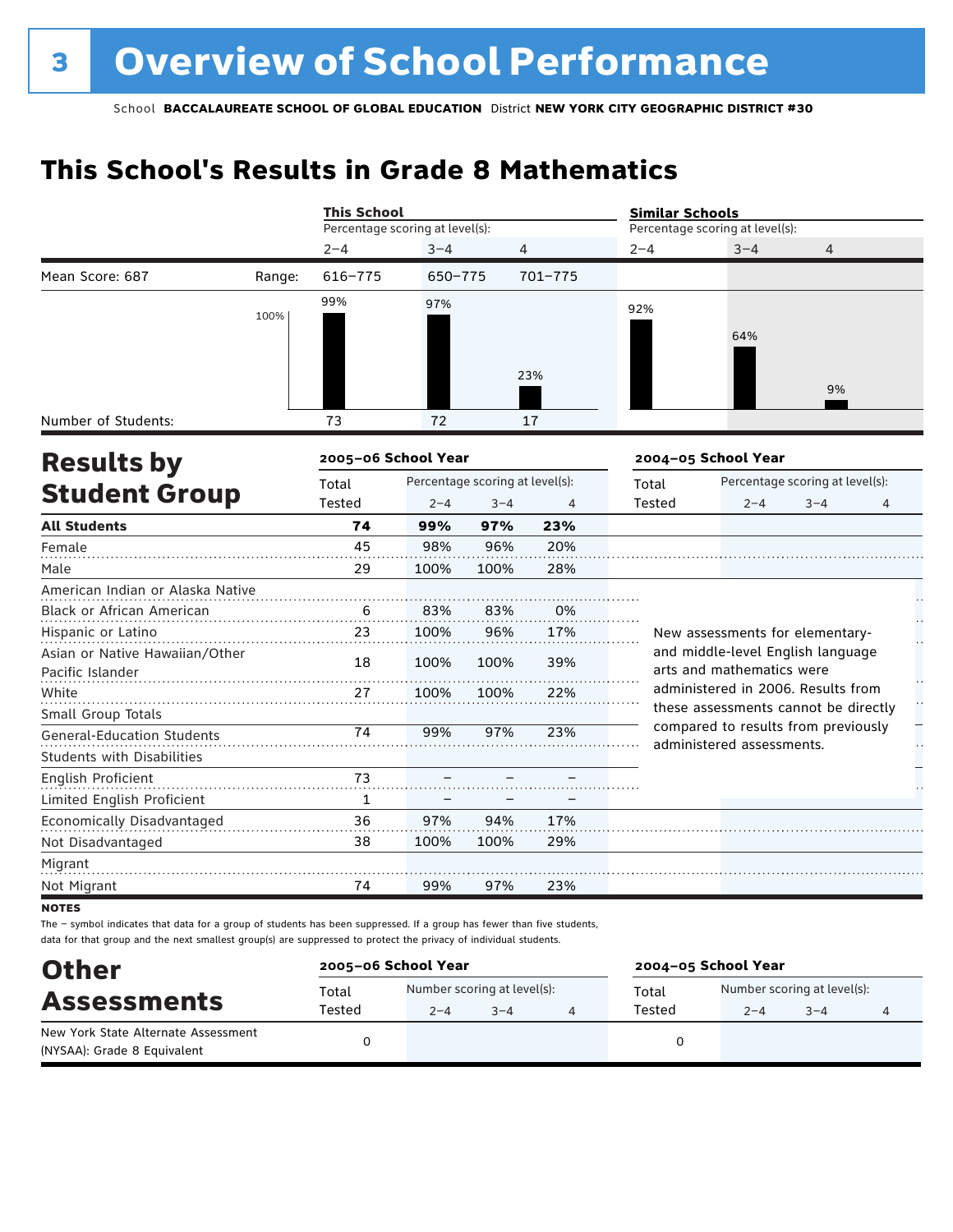## **This School's Results in Grade 8 Science**

|                                                                                                                        |        |        |                                                                                                                                                                                         |            | <b>Similar Schools</b> |                                 |                                 |                |
|------------------------------------------------------------------------------------------------------------------------|--------|--------|-----------------------------------------------------------------------------------------------------------------------------------------------------------------------------------------|------------|------------------------|---------------------------------|---------------------------------|----------------|
|                                                                                                                        |        |        | <b>This School</b><br>Percentage scoring at level(s):<br>$2 - 4$<br>$3 - 4$<br>$44 - 100$<br>$65 - 100$<br>2005-06 School Year<br>Percentage scoring at level(s):<br>$2 - 4$<br>$3 - 4$ |            |                        | Percentage scoring at level(s): |                                 |                |
|                                                                                                                        |        |        |                                                                                                                                                                                         | 4          | $2 - 4$                | $3 - 4$                         | 4                               |                |
|                                                                                                                        | Range: |        |                                                                                                                                                                                         | $85 - 100$ |                        |                                 |                                 |                |
|                                                                                                                        | 100%   |        |                                                                                                                                                                                         |            |                        |                                 |                                 |                |
| $\blacksquare$ 2005-06<br>$\blacksquare$ 2004-05                                                                       |        |        |                                                                                                                                                                                         |            |                        |                                 |                                 |                |
| Number of Students:                                                                                                    |        |        |                                                                                                                                                                                         |            |                        |                                 |                                 |                |
| <b>Results by</b>                                                                                                      |        |        |                                                                                                                                                                                         |            |                        | 2004-05 School Year             |                                 |                |
|                                                                                                                        |        | Total  |                                                                                                                                                                                         |            | Total                  |                                 | Percentage scoring at level(s): |                |
| <b>Student Group</b>                                                                                                   |        | Tested |                                                                                                                                                                                         | 4          | Tested                 | $2 - 4$                         | $3 - 4$                         | $\overline{4}$ |
| <b>All Students</b>                                                                                                    |        |        |                                                                                                                                                                                         |            |                        |                                 |                                 |                |
| Female<br>Male                                                                                                         |        |        |                                                                                                                                                                                         |            |                        |                                 |                                 |                |
| American Indian or Alaska Native                                                                                       |        |        |                                                                                                                                                                                         |            |                        |                                 |                                 |                |
| Black or African American                                                                                              |        |        |                                                                                                                                                                                         |            |                        |                                 |                                 |                |
| Hispanic or Latino                                                                                                     |        |        |                                                                                                                                                                                         |            |                        |                                 |                                 |                |
| Asian or Native Hawaiian/Other<br>Pacific Islander                                                                     |        |        |                                                                                                                                                                                         |            |                        |                                 |                                 |                |
| White                                                                                                                  |        |        |                                                                                                                                                                                         |            |                        |                                 |                                 |                |
| Small Group Totals                                                                                                     |        |        |                                                                                                                                                                                         |            |                        |                                 |                                 |                |
| <b>General-Education Students</b>                                                                                      |        |        |                                                                                                                                                                                         |            |                        |                                 |                                 |                |
| <b>Students with Disabilities</b>                                                                                      |        |        |                                                                                                                                                                                         |            |                        |                                 |                                 |                |
| English Proficient                                                                                                     |        |        |                                                                                                                                                                                         |            |                        |                                 |                                 |                |
| Limited English Proficient                                                                                             |        |        |                                                                                                                                                                                         |            |                        |                                 |                                 |                |
| Economically Disadvantaged<br>Not Disadvantaged                                                                        |        |        |                                                                                                                                                                                         |            |                        |                                 |                                 |                |
| Migrant                                                                                                                |        |        |                                                                                                                                                                                         |            |                        |                                 |                                 |                |
| Not Migrant                                                                                                            |        |        |                                                                                                                                                                                         |            |                        |                                 |                                 |                |
| <b>NOTES</b>                                                                                                           |        |        |                                                                                                                                                                                         |            |                        |                                 |                                 |                |
| The - symbol indicates that data for a group of students has been suppressed. If a group has fewer than five students, |        |        |                                                                                                                                                                                         |            |                        |                                 |                                 |                |

data for that group and the next smallest group(s) are suppressed to protect the privacy of individual students.

| <b>Other</b>                        | 2005-06 School Year |                             |         |   | 2004-05 School Year |                             |         |    |
|-------------------------------------|---------------------|-----------------------------|---------|---|---------------------|-----------------------------|---------|----|
| <b>Assessments</b>                  | Total               | Number scoring at level(s): |         |   | Total               | Number scoring at level(s): |         |    |
|                                     | Tested              | $2 - 4$                     | $3 - 4$ | 4 | Tested              | $2 - 4$                     | $3 - 4$ |    |
| New York State Alternate Assessment |                     |                             |         |   |                     |                             |         |    |
| (NYSAA): Grade 8 Equivalent         |                     |                             |         |   |                     |                             |         |    |
| <b>Regents Science</b>              |                     |                             |         |   |                     |                             |         | 23 |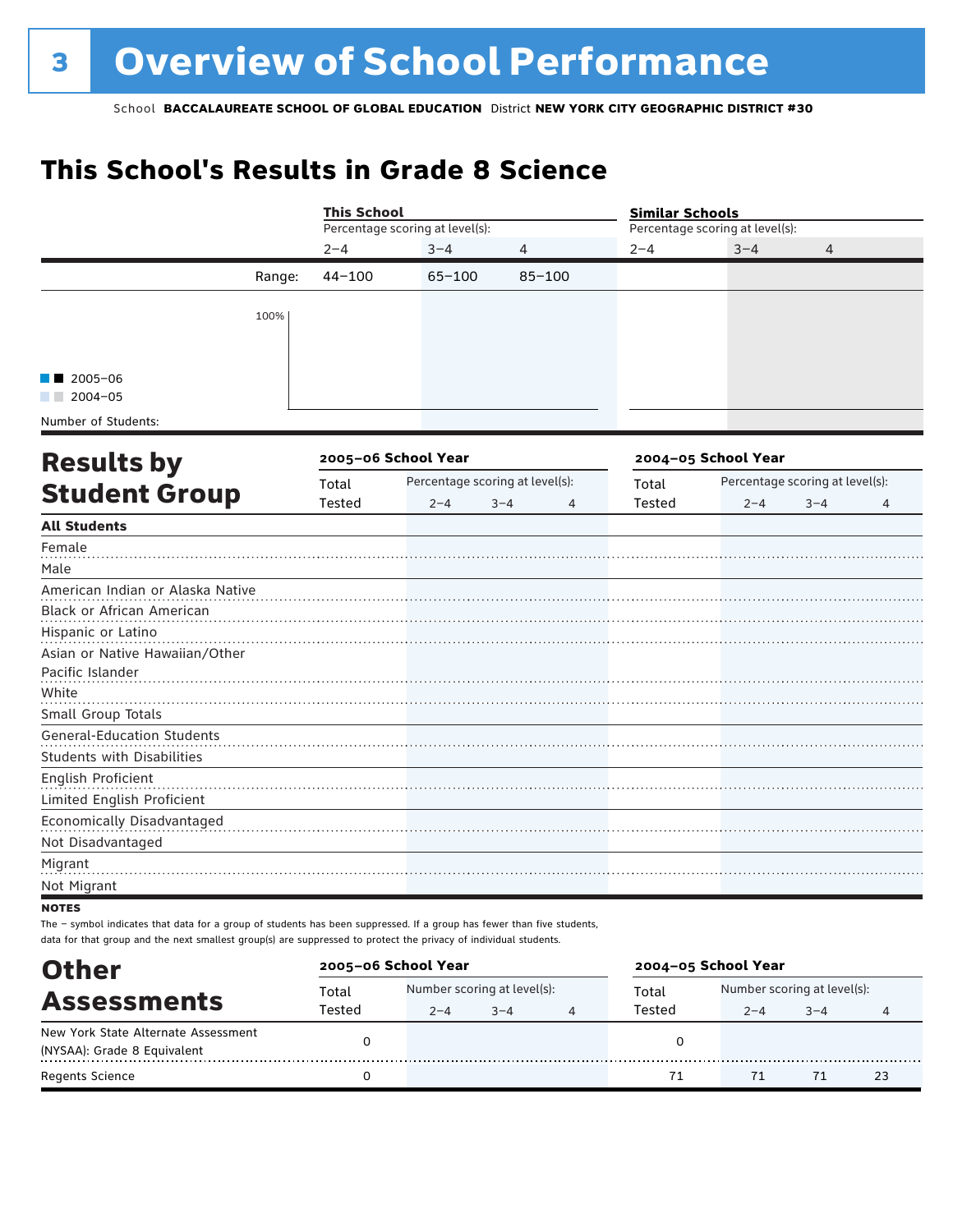## **Previous Years' Results for English Language Arts**

Standards for elementary- and middle-level English language arts and mathematics assessments administered in 1999 through 2005 are different from those for the 2006 assessments. As such, valid comparisons between 2006 data and data from previous years cannot be made.

|                                                                           | <b>This School</b> |                                 |         | <b>Similar Schools</b> |                                 |                |  |  |
|---------------------------------------------------------------------------|--------------------|---------------------------------|---------|------------------------|---------------------------------|----------------|--|--|
|                                                                           |                    | Percentage scoring at level(s): |         |                        | Percentage scoring at level(s): |                |  |  |
| Grade 8                                                                   | $2 - 4$            | $3 - 4$                         | 4       | $2 - 4$                | $3 - 4$                         | $\overline{4}$ |  |  |
|                                                                           | Range: 658-830     | 697-830                         | 737-830 |                        |                                 |                |  |  |
| $\blacksquare$ 2004-05<br>$\blacksquare$ 2003-04<br>$2002 - 03$<br>a kara | 100%<br>100%       | 92%                             | 30%     |                        |                                 |                |  |  |

|           |         | Number of students scoring at each performance level: |         |         |              |            |  |
|-----------|---------|-------------------------------------------------------|---------|---------|--------------|------------|--|
| Test Date | Level 1 | Level 2                                               | Level 3 | Level 4 | Total Tested | Mean Score |  |
| Jan 2005  |         |                                                       |         |         |              | 729        |  |
|           |         |                                                       |         |         |              |            |  |
|           |         |                                                       |         |         |              |            |  |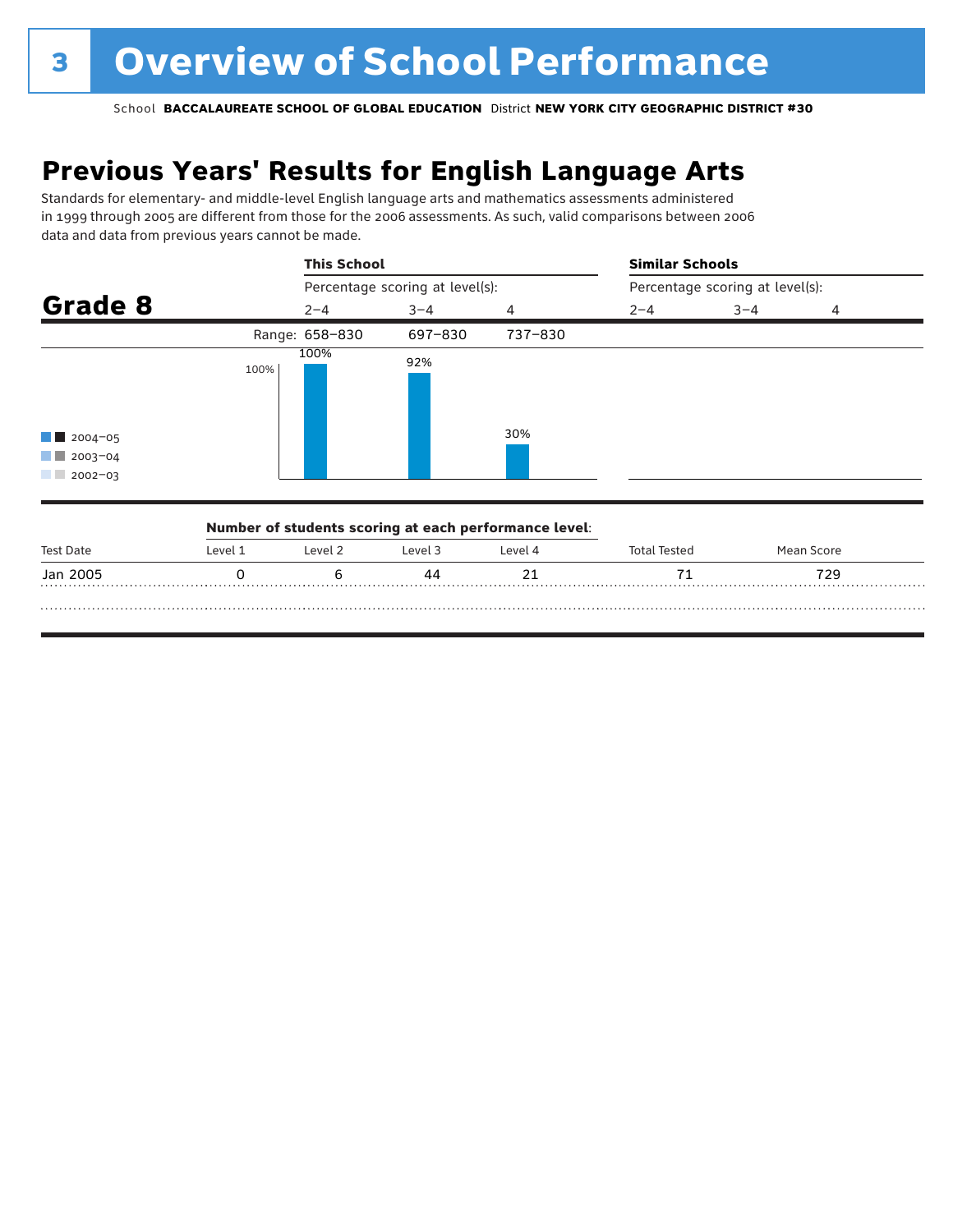## **Previous Years' Results for Mathematics**

Standards for elementary- and middle-level English language arts and mathematics assessments administered in 1999 through 2005 are different from those for the 2006 assessments. As such, valid comparisons between 2006 data and data from previous years cannot be made.

|                                                                 | <b>This School</b> |                                 |         | <b>Similar Schools</b>          |         |   |  |  |
|-----------------------------------------------------------------|--------------------|---------------------------------|---------|---------------------------------|---------|---|--|--|
|                                                                 |                    | Percentage scoring at level(s): |         | Percentage scoring at level(s): |         |   |  |  |
| Grade 8                                                         | $2 - 4$            | $3 - 4$                         | 4       | $2 - 4$                         | $3 - 4$ | 4 |  |  |
|                                                                 | Range: 681-882     | 716-882                         | 760-882 |                                 |         |   |  |  |
| $\blacksquare$ 2004-05<br>$\blacksquare$ 2003-04<br>$2002 - 03$ | 100%<br>100%       | 92%                             | 11%     |                                 |         |   |  |  |

|           |         | Number of students scoring at each performance level: |         |         |              |            |  |
|-----------|---------|-------------------------------------------------------|---------|---------|--------------|------------|--|
| Test Date | Level 1 | Level 2                                               | Level 3 | Level 4 | Total Tested | Mean Score |  |
| May 2005  |         |                                                       | 49      |         |              | 740        |  |
|           |         |                                                       |         |         |              |            |  |
|           |         |                                                       |         |         |              |            |  |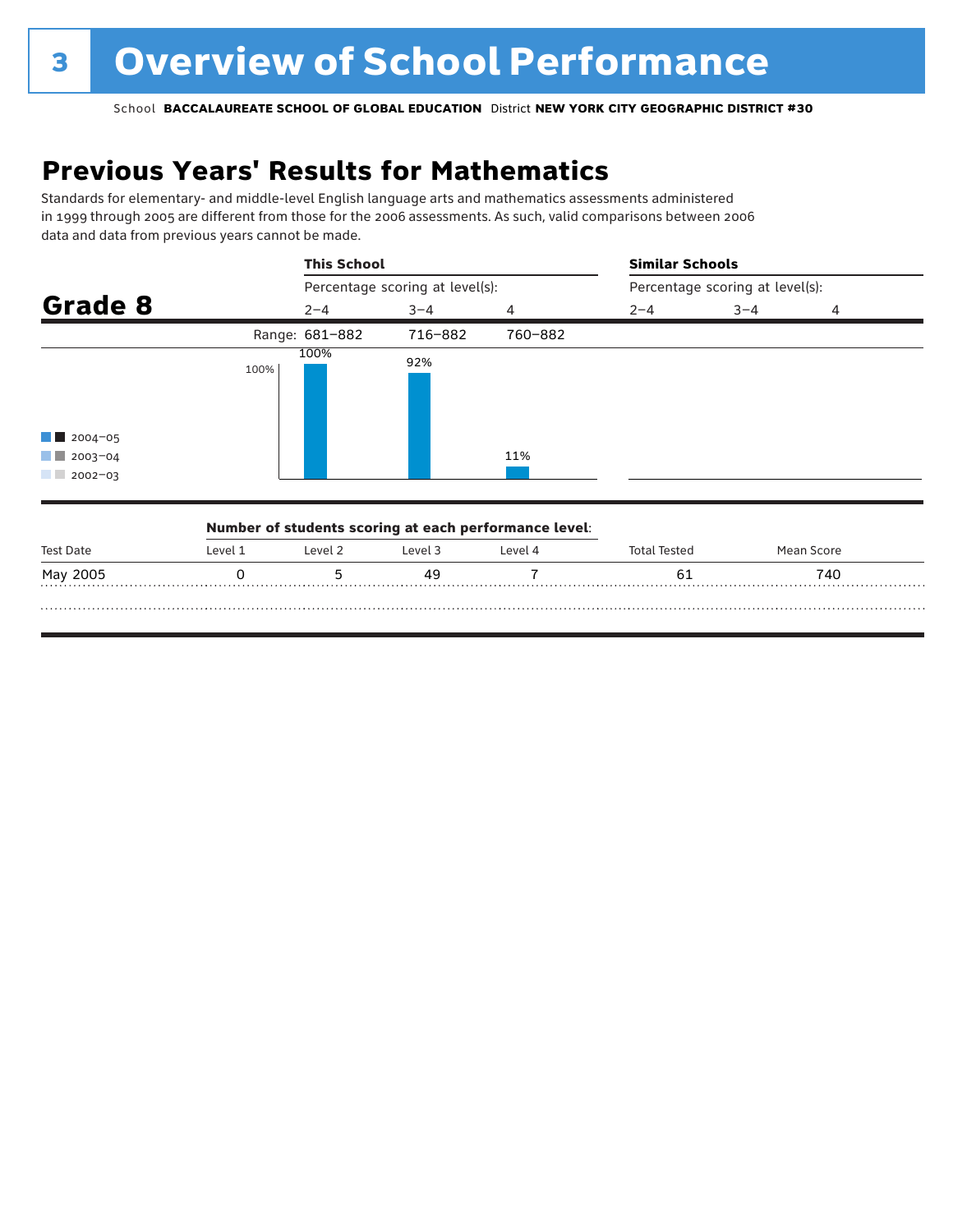### **This School's Total Cohort Results in Secondary-Level English after Four Years of Instruction**

|                            |      | <b>This School</b> | Percentage scoring at level(s): |                |         | <b>Similar Schools</b><br>Percentage scoring at level(s): |                |  |
|----------------------------|------|--------------------|---------------------------------|----------------|---------|-----------------------------------------------------------|----------------|--|
|                            |      | $2 - 4$            | $3 - 4$                         | $\overline{4}$ | $2 - 4$ | $3 - 4$                                                   | $\overline{4}$ |  |
|                            |      |                    |                                 |                |         |                                                           |                |  |
| 2002 Cohort<br>2001 Cohort | 100% | 93%                | 93%                             | 46%            | 88% 89% | 84% 85%                                                   | 39% 44%        |  |

| <b>Results by</b>                                  | 2002 Cohort* |         |                                 |     | 2001 Cohort* |         |                                 |   |  |
|----------------------------------------------------|--------------|---------|---------------------------------|-----|--------------|---------|---------------------------------|---|--|
|                                                    | Number       |         | Percentage scoring at level(s): |     | Number       |         | Percentage scoring at level(s): |   |  |
| <b>Student Group</b>                               | of Students  | $2 - 4$ | $3 - 4$                         | 4   | of Students  | $2 - 4$ | $3 - 4$                         | 4 |  |
| <b>All Students</b>                                | 54           | 93%     | 93%                             | 46% |              |         |                                 |   |  |
| Female                                             | 30           | 97%     | 97%                             | 60% |              |         |                                 |   |  |
| Male                                               | 24           | 88%     | 88%                             | 29% |              |         |                                 |   |  |
| American Indian or Alaska Native                   | 1            |         |                                 |     |              |         |                                 |   |  |
| <b>Black or African American</b>                   |              |         |                                 |     |              |         |                                 |   |  |
| Hispanic or Latino                                 | 13           | 92%     | 92%                             | 46% |              |         |                                 |   |  |
| Asian or Native Hawaiian/Other<br>Pacific Islander | 20           | 95%     | 95%                             | 35% |              |         |                                 |   |  |
| White                                              | 13           | 92%     | 92%                             | 69% |              |         |                                 |   |  |
| Small Group Totals                                 | 8            | 88%     | 88%                             | 38% |              |         |                                 |   |  |
| <b>General-Education Students</b>                  | 54           | 93%     | 93%                             | 46% |              |         |                                 |   |  |
| <b>Students with Disabilities</b>                  |              |         |                                 |     |              |         |                                 |   |  |
| English Proficient                                 | 53           |         |                                 |     |              |         |                                 |   |  |
| Limited English Proficient                         | 1            |         |                                 |     |              |         |                                 |   |  |
| Economically Disadvantaged                         | 23           | 96%     | 96%                             | 48% |              |         |                                 |   |  |
| Not Disadvantaged                                  | 31           | 90%     | 90%                             | 45% |              |         |                                 |   |  |
| Migrant                                            |              |         |                                 |     |              |         |                                 |   |  |
| Not Migrant                                        | 54           | 93%     | 93%                             | 46% |              |         |                                 |   |  |

**NOTES** 

The – symbol indicates that data for a group of students has been suppressed. If a group has fewer than five students, data for that group and the next smallest group(s) are suppressed to protect the privacy of individual students.

| <b>Other</b><br><b>Assessments</b>  | 2002 Cohort* |                             |         |  | 2001 Cohort* |                             |         |  |  |
|-------------------------------------|--------------|-----------------------------|---------|--|--------------|-----------------------------|---------|--|--|
|                                     | Number       | Number scoring at level(s): |         |  | Number       | Number scoring at level(s): |         |  |  |
|                                     | of Students  | $2 - 4$                     | $3 - 4$ |  | of Students  | $2 - 4$                     | $3 - 4$ |  |  |
| New York State Alternate Assessment |              |                             |         |  |              |                             |         |  |  |
| (NYSAA): High School Equivalent     |              |                             |         |  | 0            |                             |         |  |  |

A total cohort consists of all students who first entered Grade 9 in a particular year, and all ungraded students with disabilities who reached their seventeenth birthday in that year, and were enrolled in the school/district for five months. Students are excluded from the cohort if they transferred to another school district, nonpublic school, or criminal justice facility, or left the U.S. and its territories or died before the report date. Statewide total cohort also includes students who were enrolled for fewer than five months.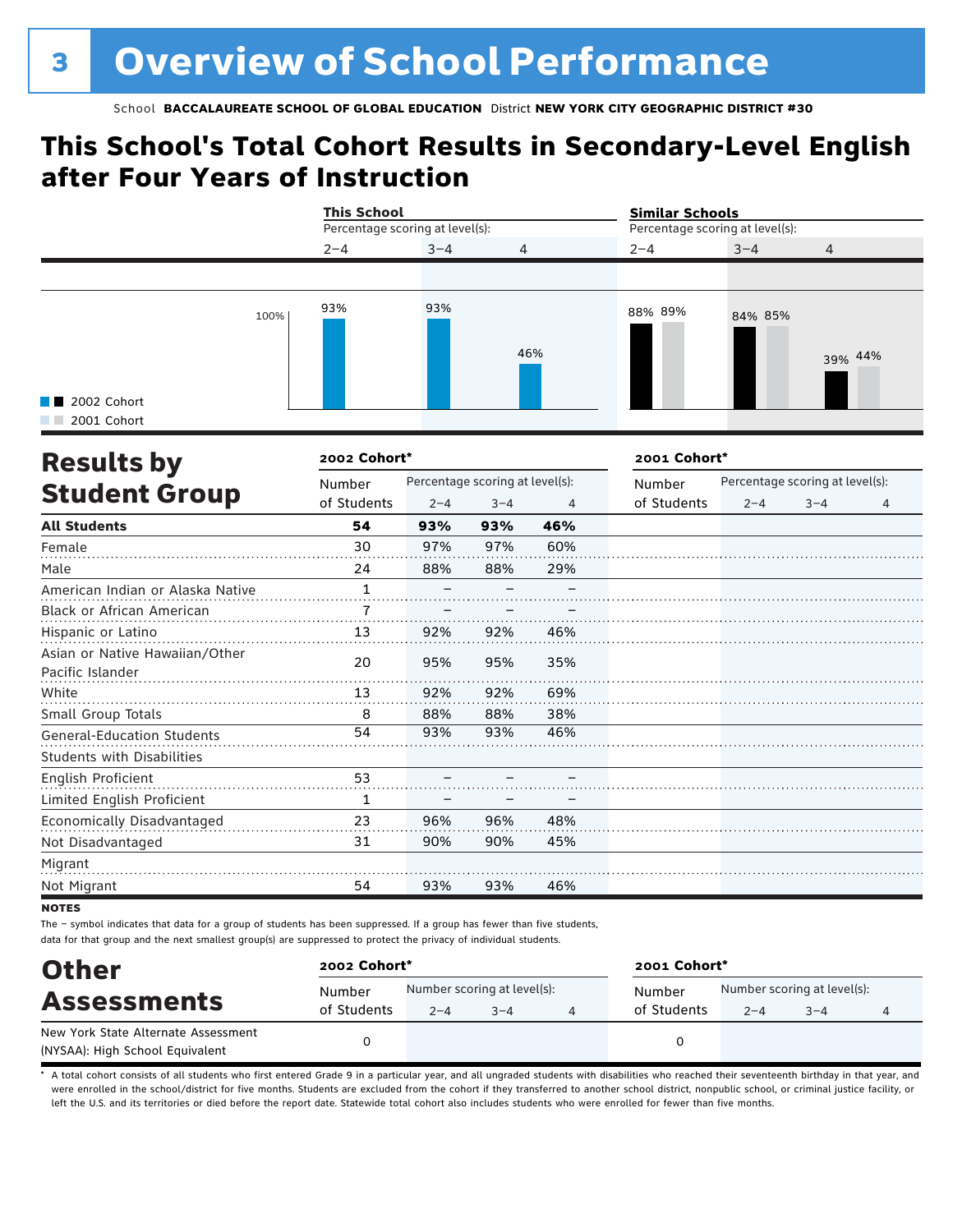### **This School's Total Cohort Results in Secondary-Level Mathematics after Four Years of Instruction**

|                                           |      | <b>This School</b><br>Percentage scoring at level(s): |         |                | <b>Similar Schools</b><br>Percentage scoring at level(s): |         |                |  |
|-------------------------------------------|------|-------------------------------------------------------|---------|----------------|-----------------------------------------------------------|---------|----------------|--|
|                                           |      | $2 - 4$                                               | $3 - 4$ | $\overline{4}$ | $2 - 4$                                                   | $3 - 4$ | $\overline{4}$ |  |
|                                           |      |                                                       |         |                |                                                           |         |                |  |
| $\blacksquare$ 2002 Cohort<br>2001 Cohort | 100% | 100%                                                  | 100%    | 30%            | 89% 88%                                                   | 85% 83% | 37% 37%        |  |

| <b>Results by</b>                                  | 2002 Cohort*          |                                 |         |     | 2001 Cohort* |                                 |         |   |
|----------------------------------------------------|-----------------------|---------------------------------|---------|-----|--------------|---------------------------------|---------|---|
|                                                    | Number<br>of Students | Percentage scoring at level(s): |         |     | Number       | Percentage scoring at level(s): |         |   |
| <b>Student Group</b>                               |                       | $2 - 4$                         | $3 - 4$ | 4   | of Students  | $2 - 4$                         | $3 - 4$ | 4 |
| <b>All Students</b>                                | 54                    | 100%                            | 100%    | 30% |              |                                 |         |   |
| Female                                             | 30                    | 100%                            | 100%    | 27% |              |                                 |         |   |
| Male                                               | 24                    | 100%                            | 100%    | 33% |              |                                 |         |   |
| American Indian or Alaska Native                   | 1                     |                                 |         |     |              |                                 |         |   |
| Black or African American                          |                       |                                 |         |     |              |                                 |         |   |
| Hispanic or Latino                                 | 13                    | 100%                            | 100%    | 0%  |              |                                 |         |   |
| Asian or Native Hawaiian/Other<br>Pacific Islander | 20                    | 100%                            | 100%    | 50% |              |                                 |         |   |
| White                                              | 13                    | 100%                            | 100%    | 31% |              |                                 |         |   |
| Small Group Totals                                 | 8                     | 100%                            | 100%    | 25% |              |                                 |         |   |
| <b>General-Education Students</b>                  | 54                    | 100%                            | 100%    | 30% |              |                                 |         |   |
| <b>Students with Disabilities</b>                  |                       |                                 |         |     |              |                                 |         |   |
| English Proficient                                 | 53                    |                                 |         |     |              |                                 |         |   |
| Limited English Proficient                         | 1                     |                                 |         |     |              |                                 |         |   |
| Economically Disadvantaged                         | 23                    | 100%                            | 100%    | 30% |              |                                 |         |   |
| Not Disadvantaged                                  | 31                    | 100%                            | 100%    | 29% |              |                                 |         |   |
| Migrant                                            |                       |                                 |         |     |              |                                 |         |   |
| Not Migrant                                        | 54                    | 100%                            | 100%    | 30% |              |                                 |         |   |

**NOTES** 

The – symbol indicates that data for a group of students has been suppressed. If a group has fewer than five students, data for that group and the next smallest group(s) are suppressed to protect the privacy of individual students.

| <b>Other</b>                        | 2002 Cohort* |                             |         |  | 2001 Cohort* |                                   |  |  |
|-------------------------------------|--------------|-----------------------------|---------|--|--------------|-----------------------------------|--|--|
| <b>Assessments</b>                  | Number       | Number scoring at level(s): |         |  | Number       | Number scoring at level(s):       |  |  |
|                                     | of Students  | $2 - 4$                     | $3 - 4$ |  |              | of Students<br>$3 - 4$<br>$2 - 4$ |  |  |
| New York State Alternate Assessment |              |                             |         |  | 0            |                                   |  |  |
| (NYSAA): High School Equivalent     |              |                             |         |  |              |                                   |  |  |

A total cohort consists of all students who first entered Grade 9 in a particular year, and all ungraded students with disabilities who reached their seventeenth birthday in that year, and were enrolled in the school/district for five months. Students are excluded from the cohort if they transferred to another school district, nonpublic school, or criminal justice facility, or left the U.S. and its territories or died before the report date. Statewide total cohort also includes students who were enrolled for fewer than five months.